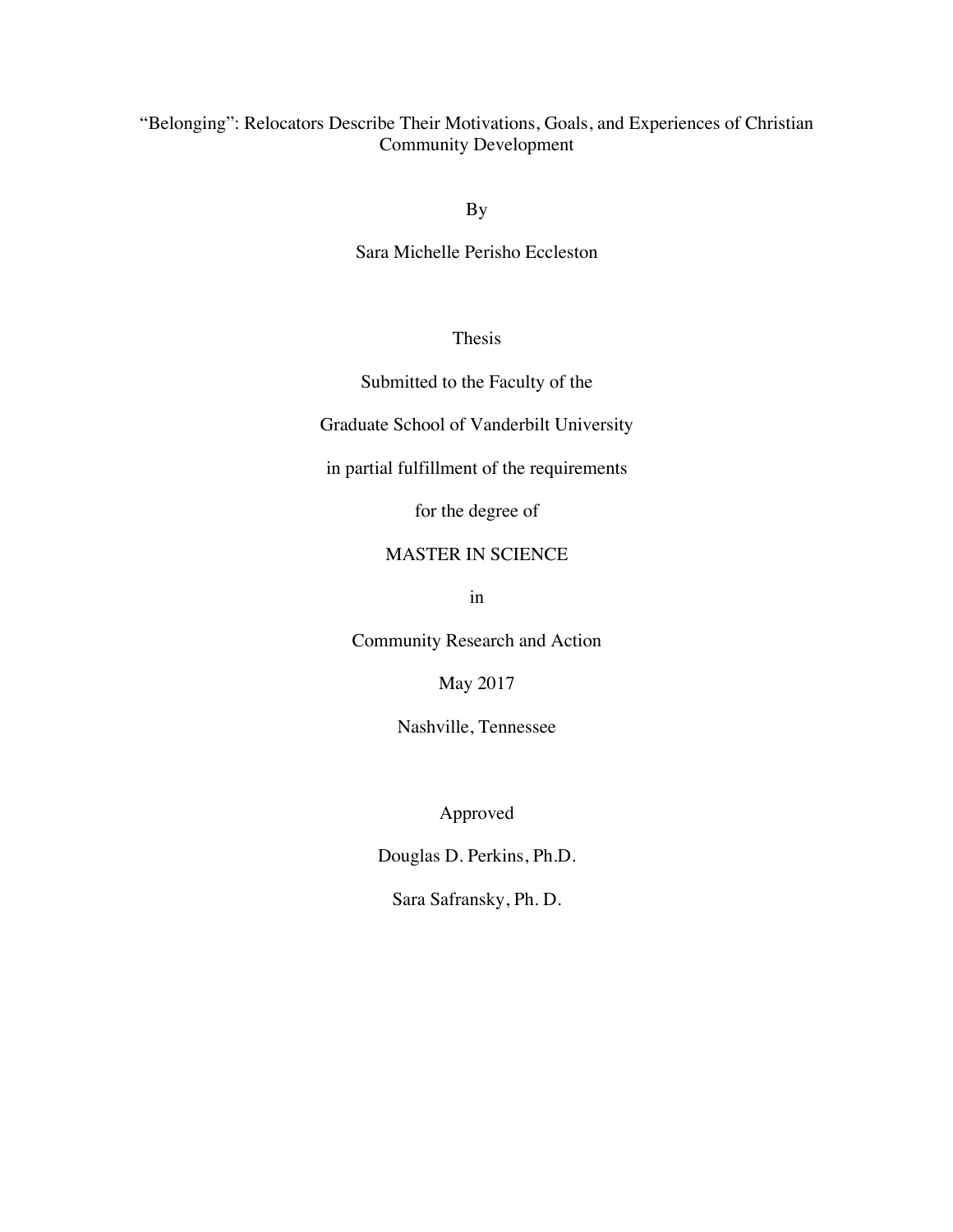#### ACKNOWLEDGEMENTS

This work would not have been possible without the financial support of George Fox University's Richter Fellowship in 2010. I am especially thankful for the support of Dr. Mark Hall, who encouraged me to apply for the Richter Fellowship, which began my independent research trajectory. I am indebted to Dr. Lisa Graham McMinn, who advised the original project and has been a faithful supporter, teacher, friend, inspiration, and co-laborer in the world, and remains a source of grounding and direction in my life and work.

At my current institution, I am grateful to fellow colleagues that have supported, challenged, and invested in me, especially all those in the Sara Safransky's Critical Methodologies course of 2016. Dear friends and supporters—Amie Thurber, Leah Roberts- have engaged my work and been a foundational part of the process. Mentors in and beyond my home department, including Dr. Doug Perkins, Dr. Sara Safransky, and Dr. Melissa Snarr, have been pivotal in helping me to develop this research and consider its importance. I am so grateful for their willingness to read, strengthen, and participate in this project.

The participants who engaged this work and made it possible are profoundly important to me and I am deeply grateful for their willingness to share their lives with me. My friends and family, who have loved and cared for me through many years of academia, are enduring sources of grace. Finally, I could not be here without TJPE, who believes in me when all else fails and provides strength to keep going.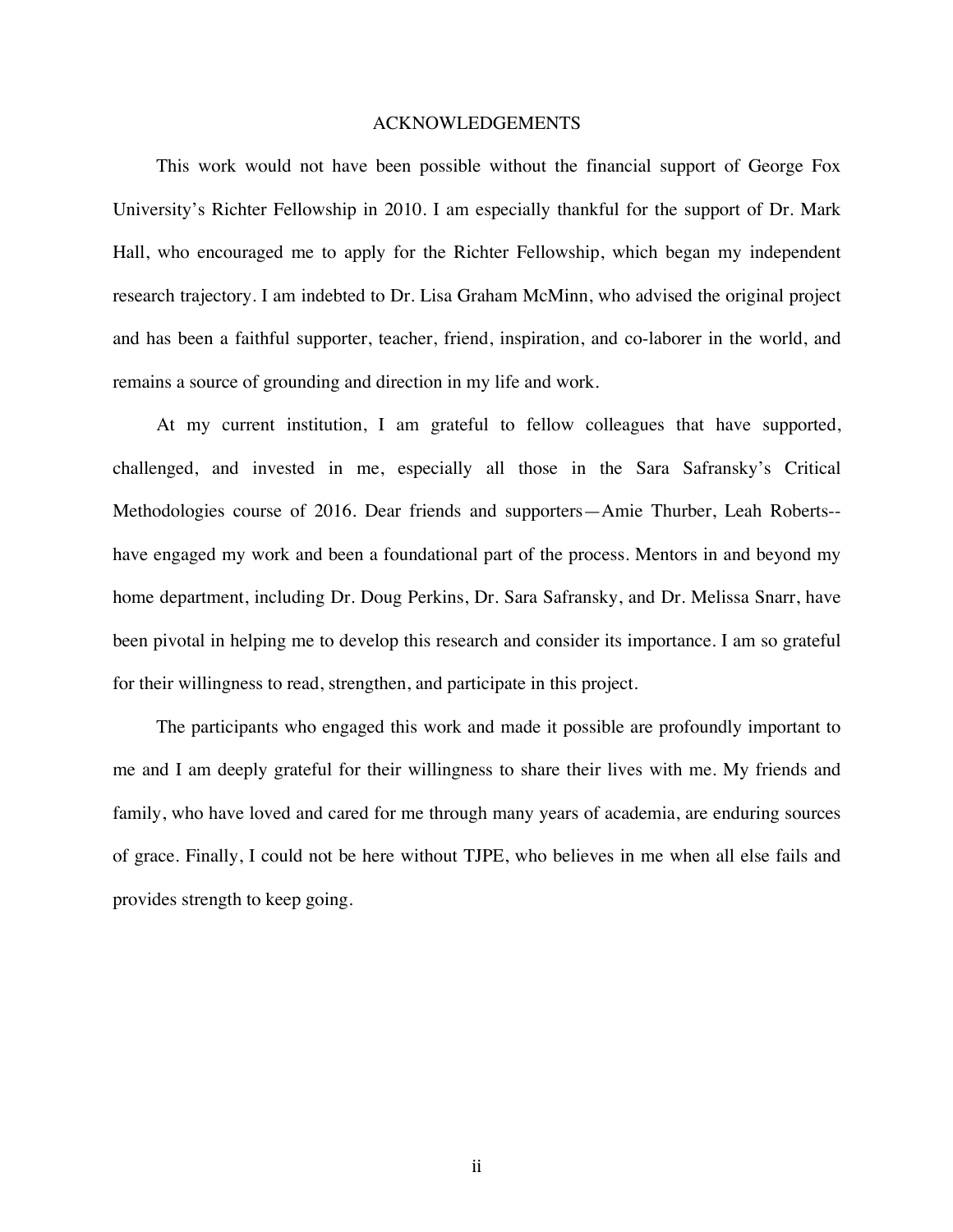# TABLE OF CONTENTS

| Poverty, Segregation, and the Christian Response: The Emergence of Relocators  2 |  |
|----------------------------------------------------------------------------------|--|
|                                                                                  |  |
|                                                                                  |  |
|                                                                                  |  |
|                                                                                  |  |
|                                                                                  |  |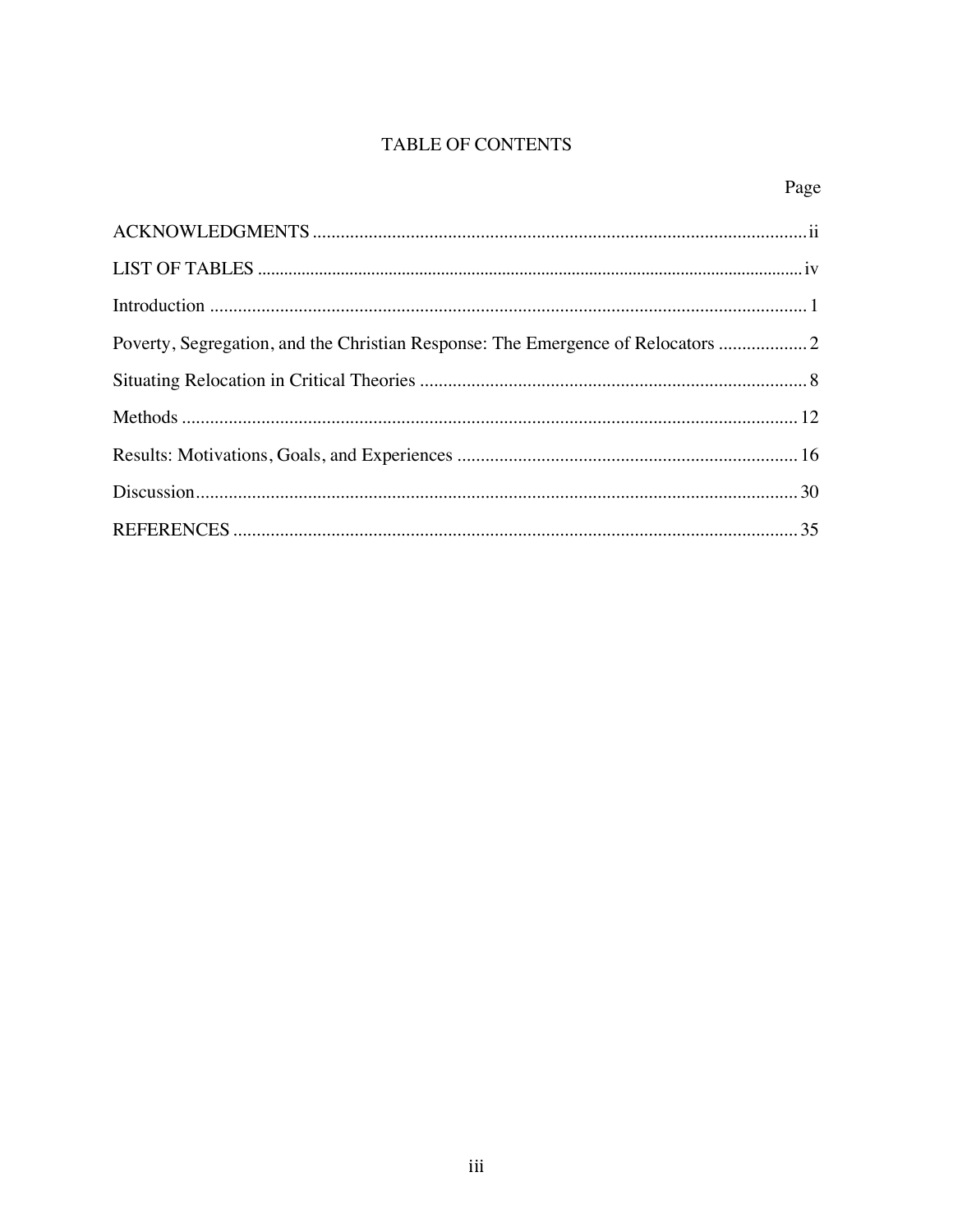# LIST OF TABLES

| Table | Page |
|-------|------|
|       |      |
|       |      |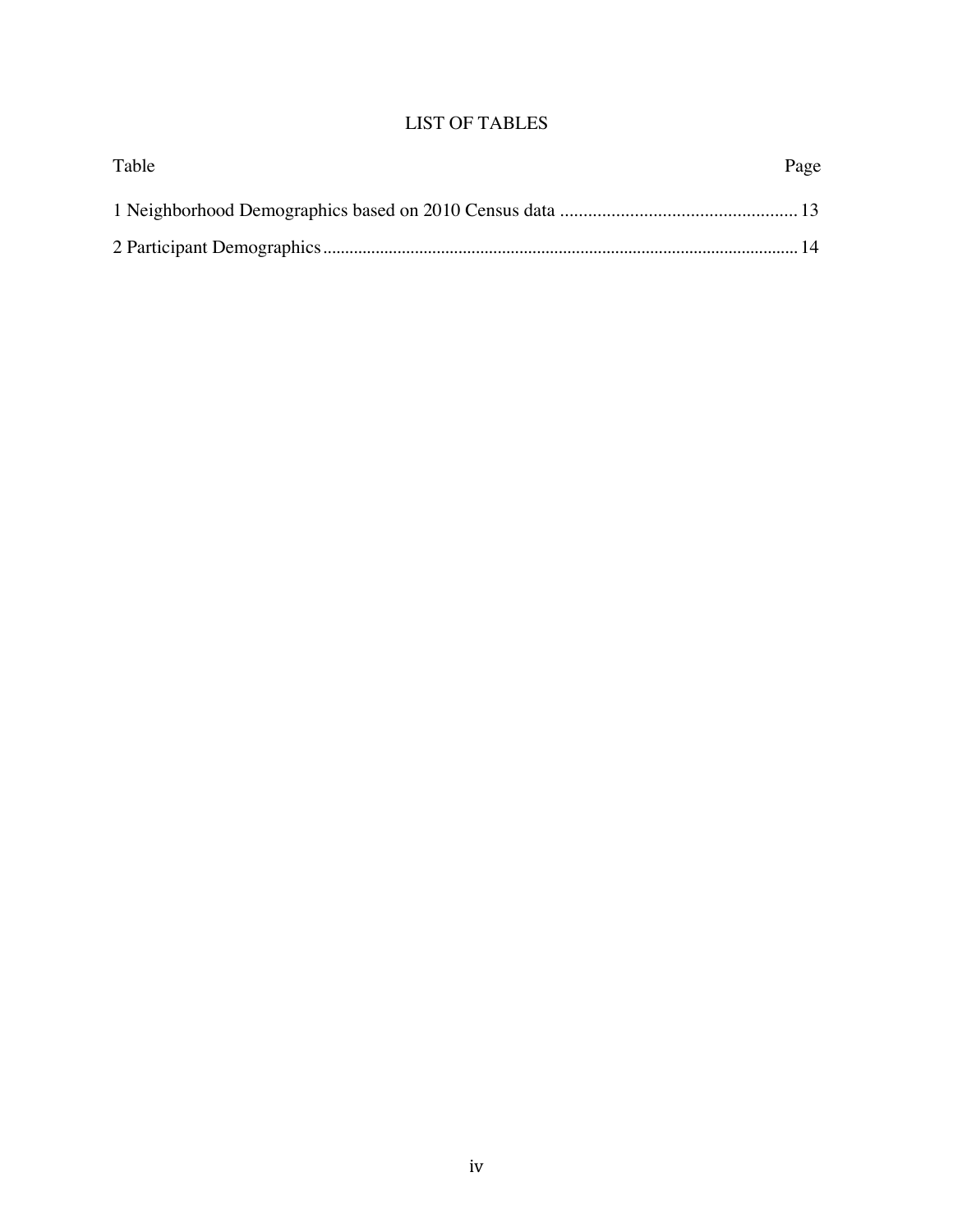#### INTRODUCTION

In 2008, the Fosters, a young, white, middle-class couple, relocated to a large apartment complex in a low-income neighborhood in East Portland because, as they explained, it was their calling. The Fosters' aspirations to live in partnership with the poor and invest in areas experiencing economic decline were motivated by their Christian faith and sense of conviction to respond to issues of poverty and residential segregation. The Fosters represent a number of likeminded individuals who have relocated to economically marginalized areas in an effort to support disadvantaged neighborhoods. The Christian Community Development Association (CCDA) refers to this endeavor as *relocation*, defining it as the process of establishing personal stake in a neighborhood by "transforming 'you, them, and theirs' to 'we, us, and ours'" (Perkins, 1995:22). Relocation has two broad objectives: first, to bring new resources to the neighborhood in order to interrupt cycles of poverty (benefitting long-term residents); and second, to understand inequality through lived experience and transformative relationships with diverse people (benefitting relocators). Despite the public literature that suggests relocation is a widespread trend, little scholarship exists on this phenomenon. The implications of relocation for low-income neighborhoods, both materially and non-materially, is under-examined and current studies fail to consider the perspective of local residents or trouble the assumptions of the method. In order to address these gaps, this study centers a group of ten geographically dispersed relocators in order to scrutinize the theoretical underpinnings and implications of relocation, considering how the motivations, goals, and experiences of this population perpetuate or interrupt class and race-based advantages. This project explicitly draws on a critical lens fantasies of redemptive identification (Roman 1997)—to examine how practices and discourses of relocation operate as forces of marginalization, rather than transformation.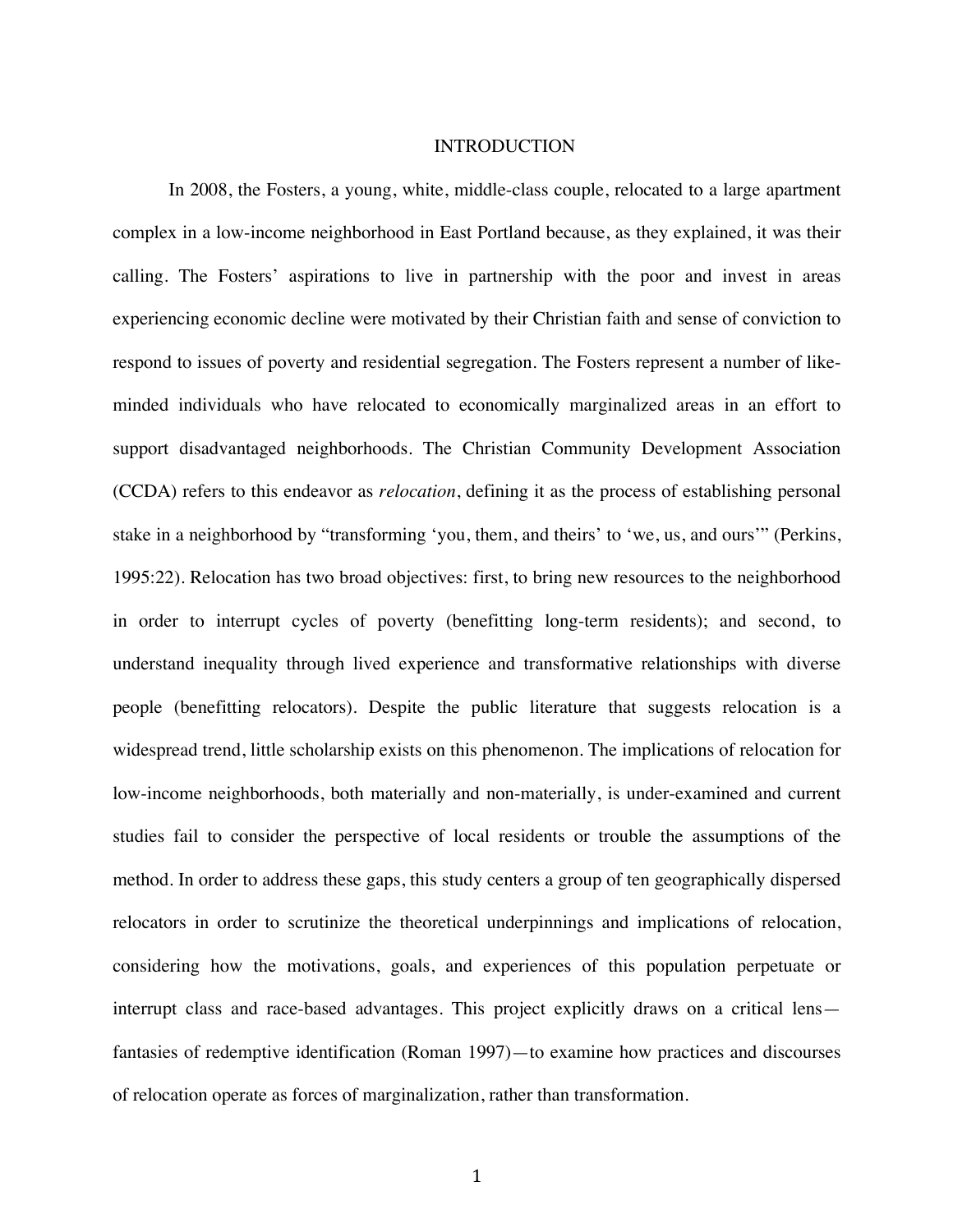# POVERTY, SEGREGATION, AND CHRISTIAN RESPONSES: THE EMERGENCE OF RELOCATORS

Sociologists have long examined issues of poverty and residential segregation, noting how issues of race and class are key factors of housing opportunities and economic mobility. W.E.B. Du Bois' (1899) seminal work on the experience of blacks in Philadelphia demonstrated that race-based social inequality was experienced at every level of life, including but not limited to housing access and neighborhood racial make up. Early studies of poverty and segregation directed attention to the geographical concentration of poverty, such as Wilson's (1987, 1996) assessment of deindustrialization and joblessness, Massey and Denton's (1993) examination of residential segregation and limited opportunities, and Rosenbaum's (1996) analysis of racial disparities within quality of housing. These studies revealed the strong connection between residential segregation and economic inequality. More recently, the 2005 special issue of *Social Problems* considered residential segregation with new data, examining multiple dynamics of housing inequality, such as housing market and mortgage lending discrimination. For example, Ross and Turner (2005) argue that while some dynamics of housing discrimination, such as societal attitudes and real estate practices, have changed or even declined, other dynamics of discrimination, such as racial steering practices by real estate agents to guide potential buyers to particular neighborhoods, remain salient and disparate access persists. Other recent studies consider how class is a determinant of neighborhood segregation, suggesting that the interaction between race and class is increasingly powerful (Massey, Rothwell, and Domina 2009). Lichter, Parisi, and Taquino (2012) demonstrate that concentrated poverty remains a critical issue in the United States, noting that new patterns of economic isolation emerged from the recession in the late 2000s and from Hurricane Katrina. The authors find that growing rates of poverty are found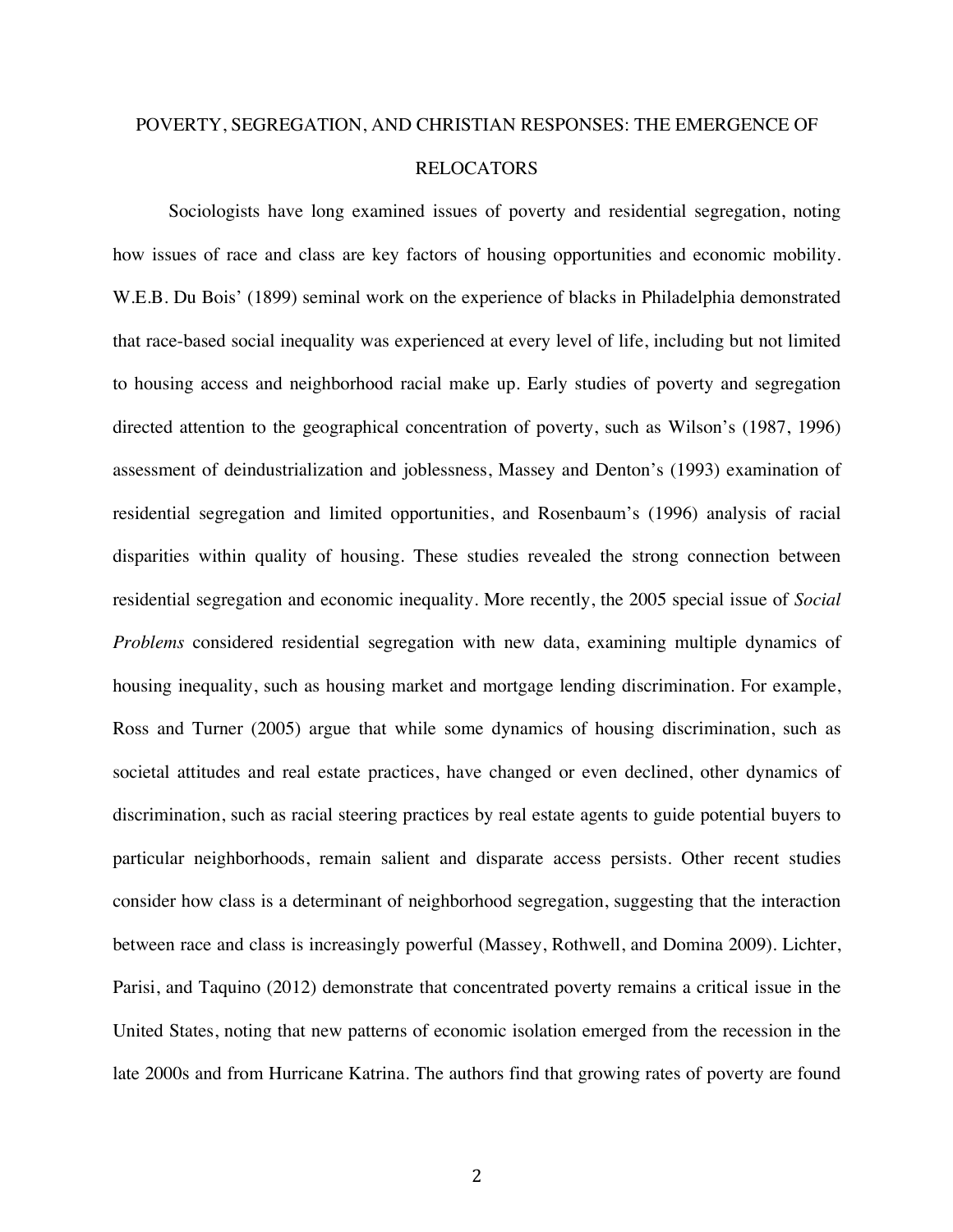in suburban and rural locations and that concentrated poverty is increasing, but remains most prevalent among racial minorities (Lichter, Parisi, and Taquino 2012).

#### Religious Responses

As the realities of social inequity and residential segregation became more prominent in public attention, religious organizations responded through social service provision, such as providing shelter and emergency care, and social action, such as political activism and civic participation. The role of religion in addressing issues of systemic disparities has been well attended by sociologists, who note that churches and religious congregations have long played a role in providing social services and promoting social action, such as shelter provision and political advocacy (Barnes 2004; Cavendish 2000; Chaves 1999; Chaves and Higgins 1992). For example, Jane Addams' Hull House and other settlement houses in the 1800s emerged with the Social Gospel movement to provide housing within areas of extreme poverty. Religiously-driven social services are still common in the U.S. today. For example, George W. Bush's creation of the White House Office for Faith-Based and Community Initiatives in 2001 secured federal funding for religious organizations (Kemper and Adkins 2005). Scholars also suggest that the degree and type of service/action varies by denomination, religious tradition, congregational activity, and racial/ethnic demographics of the congregation (Beyerlein and Hipp 2006); for example, black congregations are more likely to participate in civil rights activities than their white counterparts (Chaves and Higgins 1992). Finally, studies have also shown that religiosity has a strong influence on volunteering (Park and Smith 2000). While it is clear that churches and religious organizations play a prominent role in social services and social action, further research is needed to examine whether this work is actually disrupting systems of inequality and what practices may allow this to happen.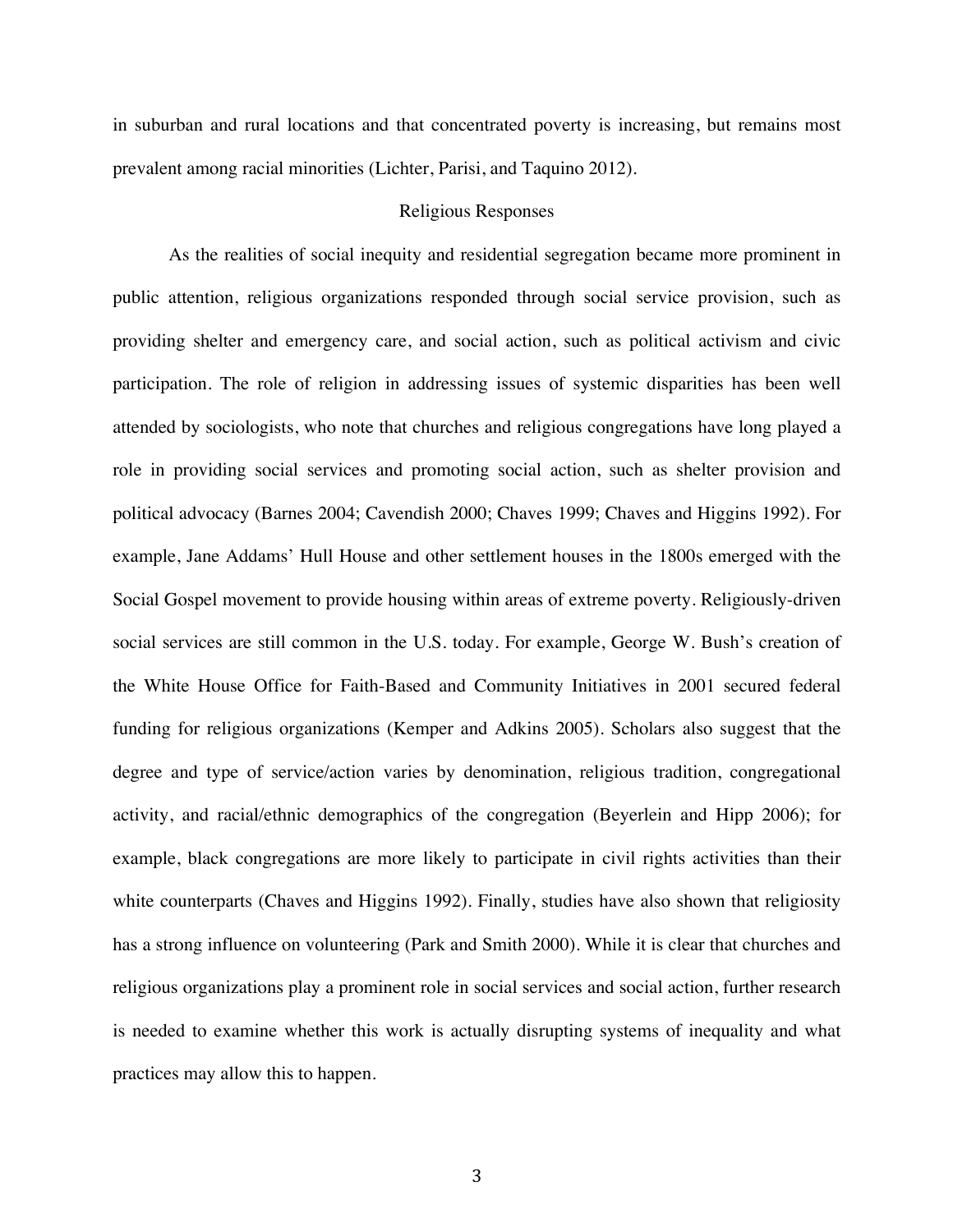#### The Christian Community Development Association

The Christian Community Development Association (CCDA) was co-founded in 1989 by John M. Perkins (an African American pastor in Jackson, MS) and Wayne Gordon (a white pastor in Chicago, Illinois) (CCDA *About)*. Based in Chicago, CCDA is national network of churches, organizations, and individuals dedicated to alleviating poverty through grassroots and church-based efforts (Perkins 1995). Formed in the aftermath of post-WWII white flight and in the context of highly segregated cities, the CCDA attempted to counteract these trends by explicitly investing in physical locations that were experiencing economic decline. Grounded in Christian theology and personal experiences, the organization articulates eight key tenets of Christian Community Development (CCD): 1) Relocation, 2) Reconciliation, 3) Redistribution, 4) Leadership Development, 5) Listening to the Community, 6) Church-Based, 7) Wholistic, and 8) Empowerment (CCDA *About*). The co-founder of CCDA, John M. Perkins, is often referred to as a prophetic voice to the American evangelical church and embodies the *Three Rs* (relocation, reconciliation, and redistribution) of the CCDA (Slade, Marsh, and Hetzel 2013). Perkins fled to California as a teenager in the wake of his brother's murder by a white sheriff, but returned to Jackson, Mississippi, as an adult to re-invest in the community (relocation). His ministry included political activism, day care provision, and leadership training (redistribution). Consistently emphasizing the role of love and forgiveness, Perkins co-wrote a book with former Klansman Thomas Tarrants (Perkins, Tarrants, and Wimbish 1994), describing his process of choosing to forgive the whites who had violently attacked him and his family (reconciliation). The CCDA draws on these stories to ground their work, explaining that they seek the transformation of both social structures of injustice *and* the internalized injustice that manifests as hatred and violence between people.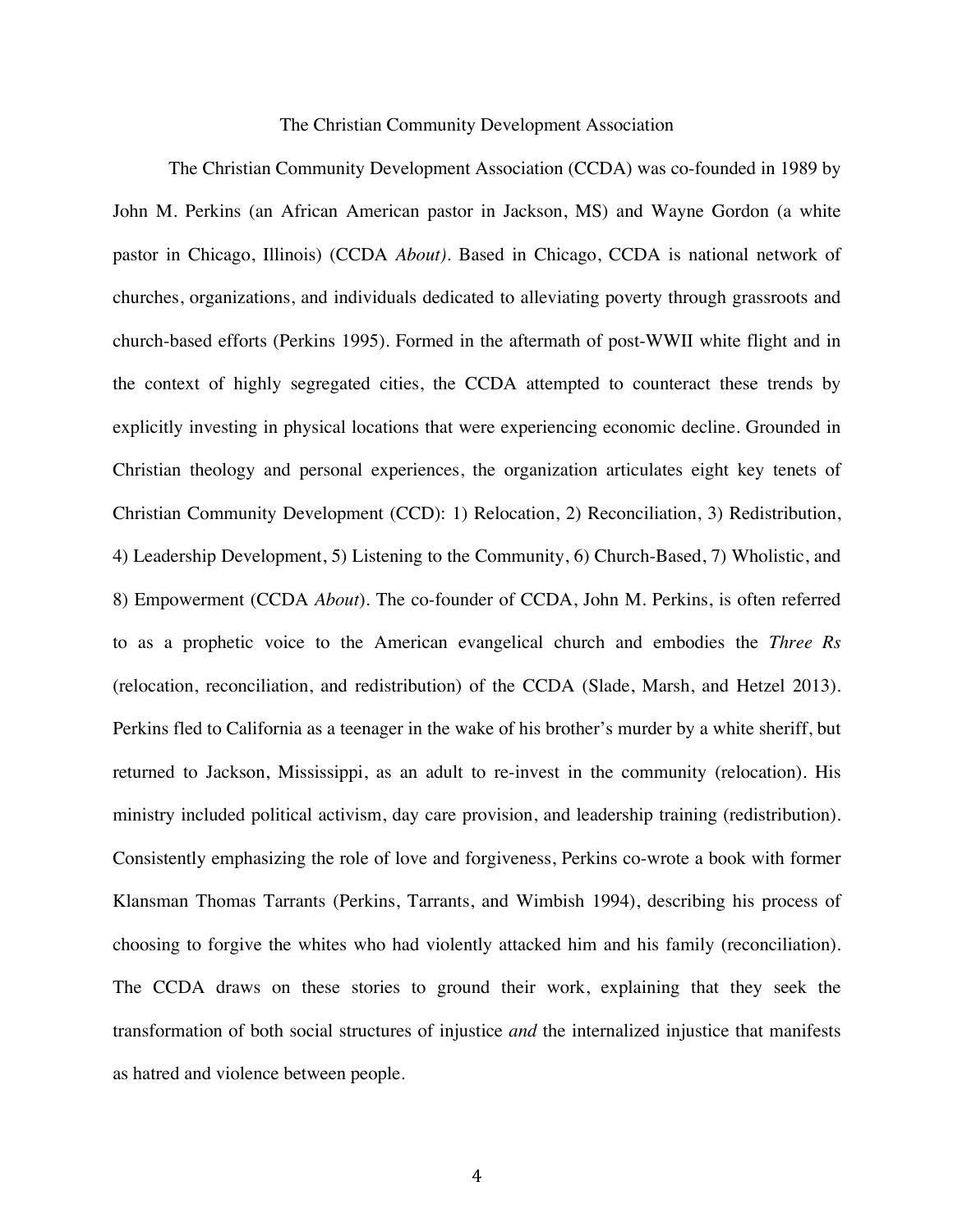As a network organization, CCDA primarily provides training and opportunities to connect with others who share the vision, philosophy and mission of the association. For example, CCDA sponsors annual national conferences; develops literature and training on CCD philosophy, church collaborations, and Christian leadership; coordinates city-based discussions and networking events; and engages in policy advocacy on issues of immigration, mass incarceration, and education reform (CCDA *Events* and *Get Involved*). CCDA has over 3000 individual members and 500 organizational/church members who participate in trainings and networking events, attend the conference, or do some type of community development in their church, organization, or neighborhood (CCDA *About)*. While leaders of the organization have been writing for public audiences for decades (Bakke 1987; Castellanos 2015; Elliott 2006; Gordon, 2010; Gordon and Perkins 1995, 2013; Lupton 1989, 1993, 2005, 2012; Perkins 1993, 1995; Sider, Perkins, Gordon, Tizon 2008), only a few scholars have examined the theory and method of CCD. These scholars broadly suggest that the CCD philosophy provides a comprehensive and theologically-based approach to supporting disadvantaged communities on both micro and macro levels (Essenburg 2000; Fernando 2006; Marsh 2005; Tan 2009).

### Relocation

While CCDA articulates eight core tenets, it is perhaps best known for the first tenet: relocation. The CCDA describes three types of relocators: "relocators," who are not born in the neighborhood but move to it; "returners," who are born in the neighborhood, leave, and then return later; and "remainers," those who are born in the neighborhood and stay there, in spite of opportunities to leave (CCDA *Relocation)*. This paper focuses on the first type, "relocators," as there is very little literature or data on "returners" or "remainers." Relocation is seen as a critical method to interrupt and resist societal patterns of injustice such as white flight and residential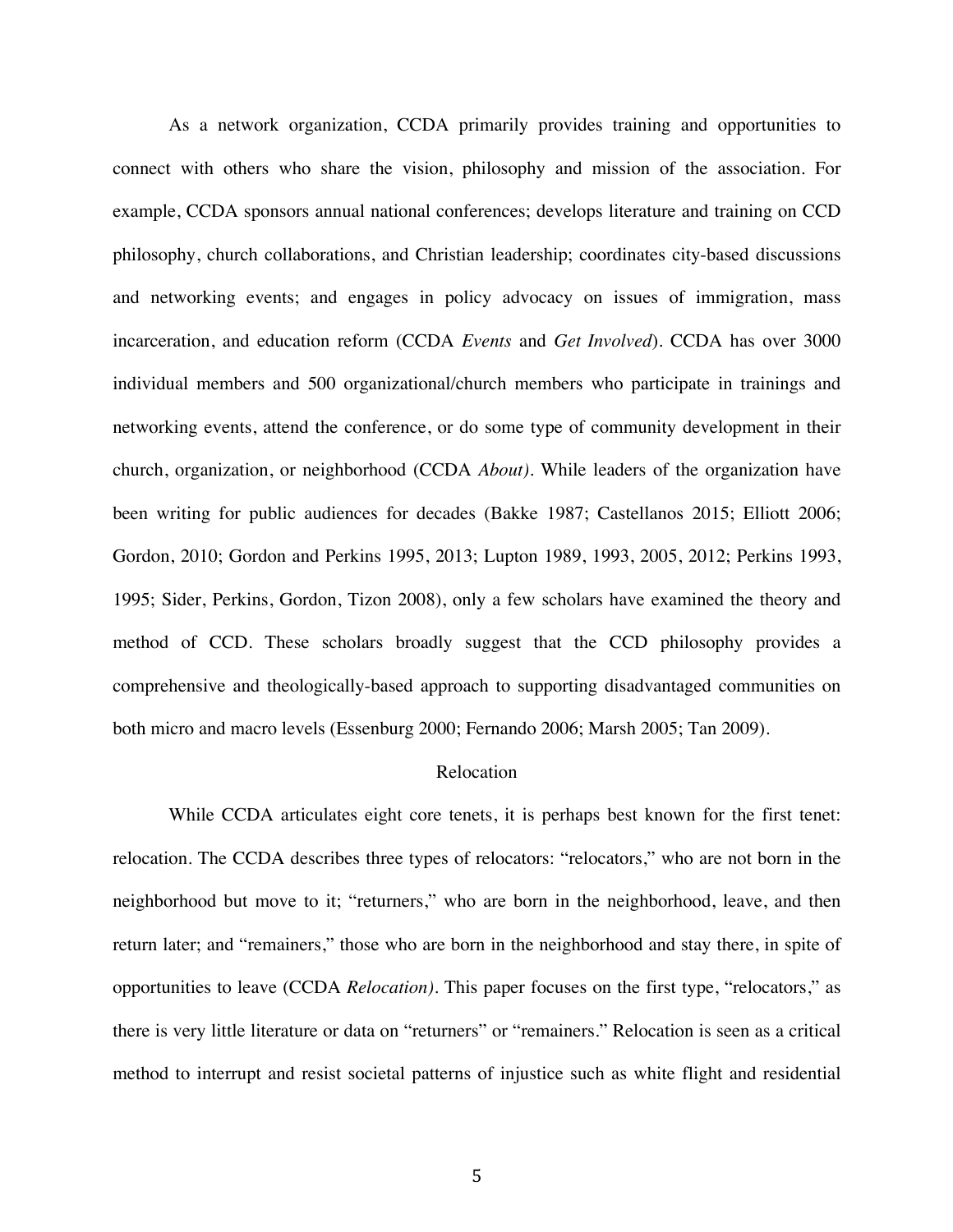segregation. Additionally, it is meant to be a transformational reorientation of lifestyle for the relocator that explicitly counters upward mobility. Furthermore, relocation challenges methods used by other service organizations that, according to Perkins, are inherently paternalistic and fail to contextualize their service to the community. He contends that organizations and service providers located outside of the community are unable to foster respect and mutuality with recipients of their service. By refusing to become geographically attached to the areas experiencing decline, according to the CCDA, the organizations remain disconnected from the community and demonstrate that they are not willing to truly partner with the residents they claim to serve. Perkins claims that taking residence has dramatic impact on politics; "Relocation was about where you get up in the morning" (Marsh 2005:175). He further says, "Relocation is personal. It involves putting ourselves in threatening situations, coming into areas that others have long since abandoned, or merely planting our feet in neighborhoods that 'smart' people are leaving" (1995:36). The emphasis on local and spatial politics is critical to CCD and has been a compelling message to service providers, activists, and organizers. Relocators are found across all corners of the nation, including: Jackson, Mississippi; Baltimore, Maryland; New York City, New York, Oakland, California; Boston, Maryland; Charlottesville, Virginia; Atlanta, Georgia; New Orleans, Louisiana; the Bronx, New York; and Philadelphia, Pennsylvania (Marsh 2005). However, there is limited data on the demographics or trends of relocators, or any way of estimating how many people are doing relocation or where they are located.

Literature on relocators, primarily written by leaders of the movement for a popular audience, typically relies on narrative or reflective accounts of relocators about their personal processes and rationales for living in the neighborhoods they do, without analytic attention to the meaning or impact of these narratives. These accounts are framed as heroic, sacrificial, and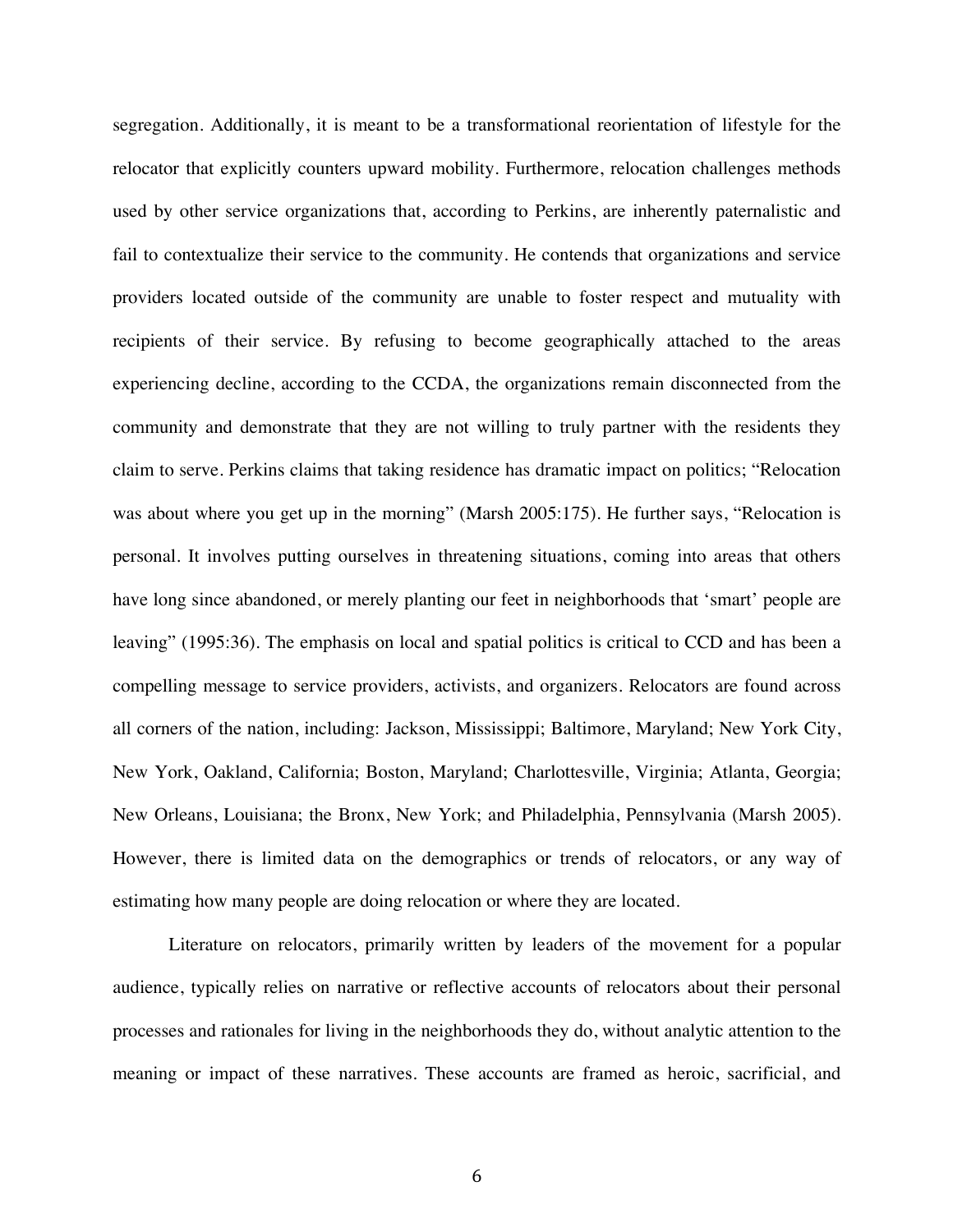missional, in which relocators invest in an abandoned area and model a Christian lifestyle (Elliott 2006; Marsh 2005; Pizzi 2006; Sherman 2002). In one of the few empirical studies on the topic, geographers Hankins and Walter (2012) examine a nonprofit in Atlanta that refers to relocation as "gentrification with justice" (pp. 1507), suggesting that *strategic neighbors* (relocators) use place-making to interrupt cycles of poverty. Their findings demonstrate that strategic neighbors intentionally focus on the relationship between place and people, (re)making the places through relationships and transformation. Specifically, the authors suggest that this approach contextualizes both poverty and the poor, enabling a unique attempt to address systemic issues of poverty. However, no empirical assessments of the direct impact of relocation—both in terms of poverty alleviation and economic development—exists to demonstrate the effectiveness of the method.

Importantly, few studies have examined the implications of relocation in the current American context of gentrification and the white return to the city. While the CCDA and relocation emerged in response to stark issues of racial segregation and concentrated poverty, which remain critical issues of societal inequality today, migration patterns in the US are shifting and the politics of the city include issues of displacement and revitalization (Lees, Slater, and Wyly 2008; Lepofsky and Fraser 2003; Smith 1996). Given the important shifts in migration patterns and the subsequent impacts of gentrification on poor and racial minority residents in the city, relocation must be reexamined. Contemporary trends in geographical inequity may suggest that the potential of relocation to alleviate poverty and disrupt segregation has diminished. For example, Bielo (2011) suggests that *re-urbanized white evangelicals*, who have migrated to cities in a rejection of suburban megachurch culture and seeking racial reconciliation, will necessarily confront—if not perpetuate—issues of gentrification. Moreover, current studies of relocation fail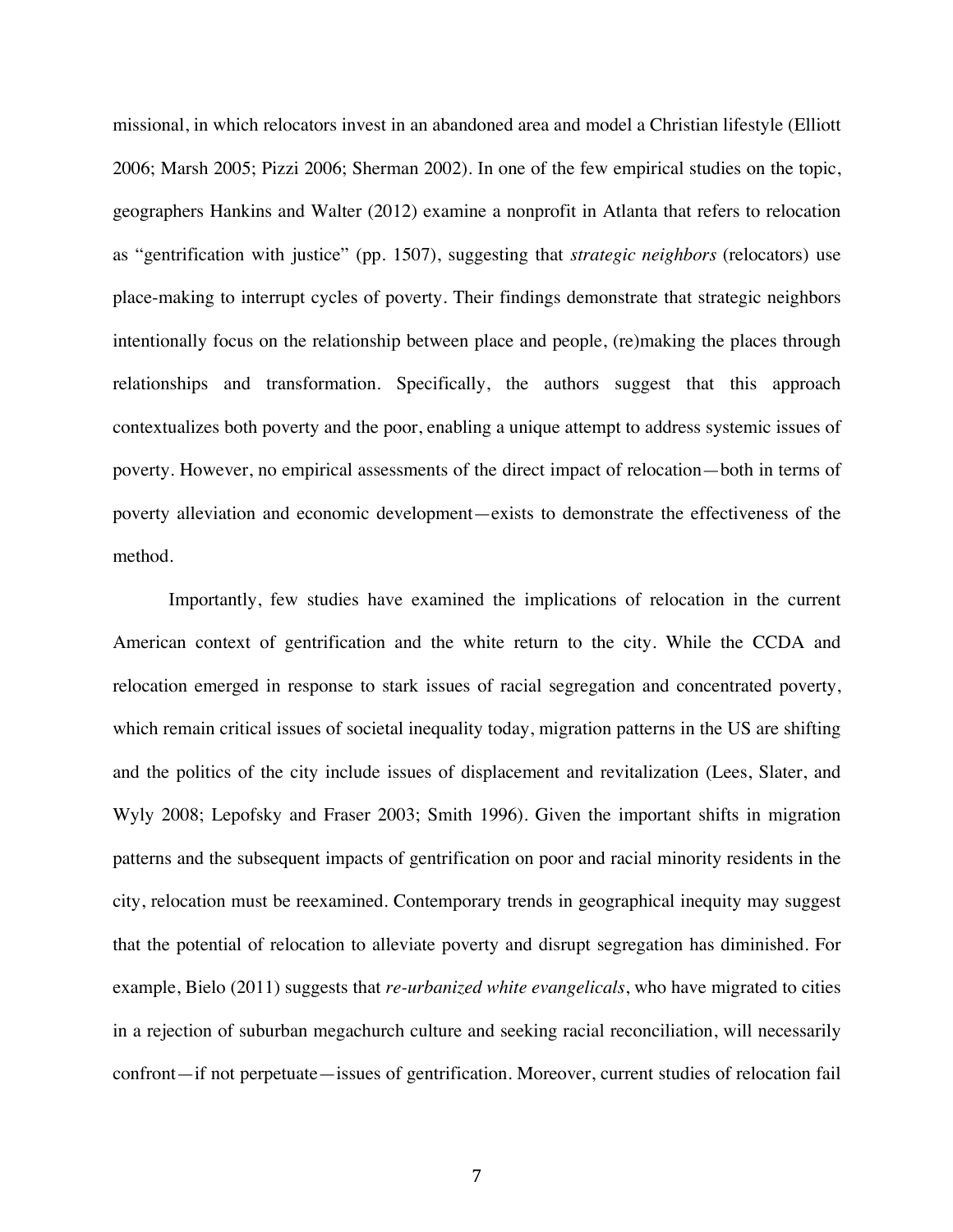to scrutinize how issues of power and difference, specifically in terms of race and class, manifest in relocation. While proponents of relocation attest to its transformative ability to foster racial and economic reconciliation, few studies have critically examined the theoretical underpinnings and large-scale implications of the model. Attention to the ways in which racism and classism are perpetuated, even through well-meaning attempts to alleviate these very issues, requires interrogation of the assumptions that undergird relocation and the associated actions.

#### SITUATING RELOCATION IN CRITICAL THEORIES

Critical race and whiteness theorists examine the ways that race, racism, and power are embedded within the foundations and components of social life. Scholars note that race is a social construction that is made real through the material and psychic advantages of one race over another. For example, large social structures—such as education, law, housing, media, and economics—are designed to protect and advance the interests of white people over the interests of people of color (Delgado and Stefancic 2006; Lipsitz 2006). Additionally, scholars note that the minority status given to people of color intersects with and is compounded by other marginalized positions, such as those of gender, ability, sexual orientation, class, and age, creating unique experiences of intersecting oppressions (Collins 2000; Crenshaw 1991). Scholars also examine the properties of whiteness, including the material advantages and possessive investments in whiteness (Lipsitz 2006), contending that whiteness is a position of structural advantage that is shaped and reinforced by cultural practices and experiences, including geography (Frankenberg 1993). Finally, scholars also note that in the context of United States post-Civil Rights era, racialized advantages are often unacknowledged by whites, as well as subtly and strategically justified (Bonilla-Silva 2006; Yancy 2016).

# Fantasies of Redemptive Identification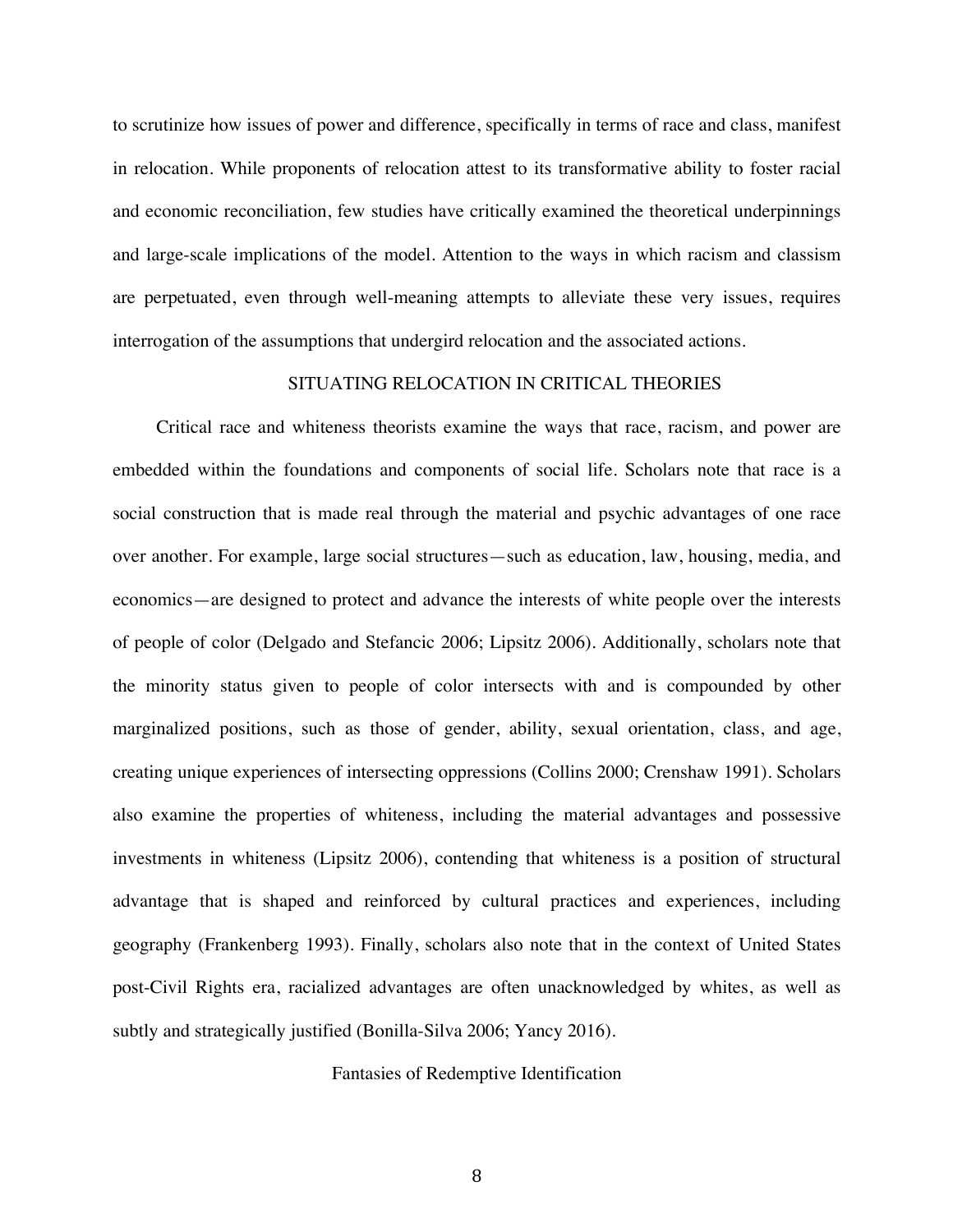Leslie Roman (1997), in an essay directed toward critical and liberal humanist scholars, suggests that an important way that racialized advantage is overlooked by whites is through *fantasies of redemptive identification,* discursive strategies in which whites position themselves as one with racialized others by bridging accessible differences. Roman (1997) contends that redemptive identification fantasies perpetuate racial inequity in a number of ways. First, by collapsing difference between racial groups, whites unquestioningly assume the ability to know and to represent racialized others. In so doing, whites also appropriate the experiences of marginalized others. Additionally, the identification component of the fantasy suggests a common, universal experience that is implicitly normed off whites. Second, by positioning whites as overcoming the racial divide, these fantasies are based on a "benevolent white redeemer" (Roman 1997:275) who heroically recovers racialized others and returns them to active participation in society. Finally, fantasies of redemptive identification avoid dealing with systemic complicity in racial inequality and allow for absolution. Roman (1997) explains:

Redemption discourses claim that loving identification with, and caring for, the 'racial other' partially overcomes and appropriates what the racial privileged are *not* able to know (consciously) from their own *direct experiences*— that is, the concrete effects of racism. By considering such inequalities to be merely problems of translation/miscommunication across propertied "cross-cultural" divides, a kind of *premature* and *underserved absolution* is accomplished (pp. 274, italics in original text).

Roman (1997) contends that fantasies of redemptive identification are common in US society and perpetuate the continued investment in racial inequality. Roman (1997) also notes that the opposite of identification fantasies—the celebration of essentialized differences—are not her proposed alternative. Rather, she calls for careful scrutiny of the political consequences of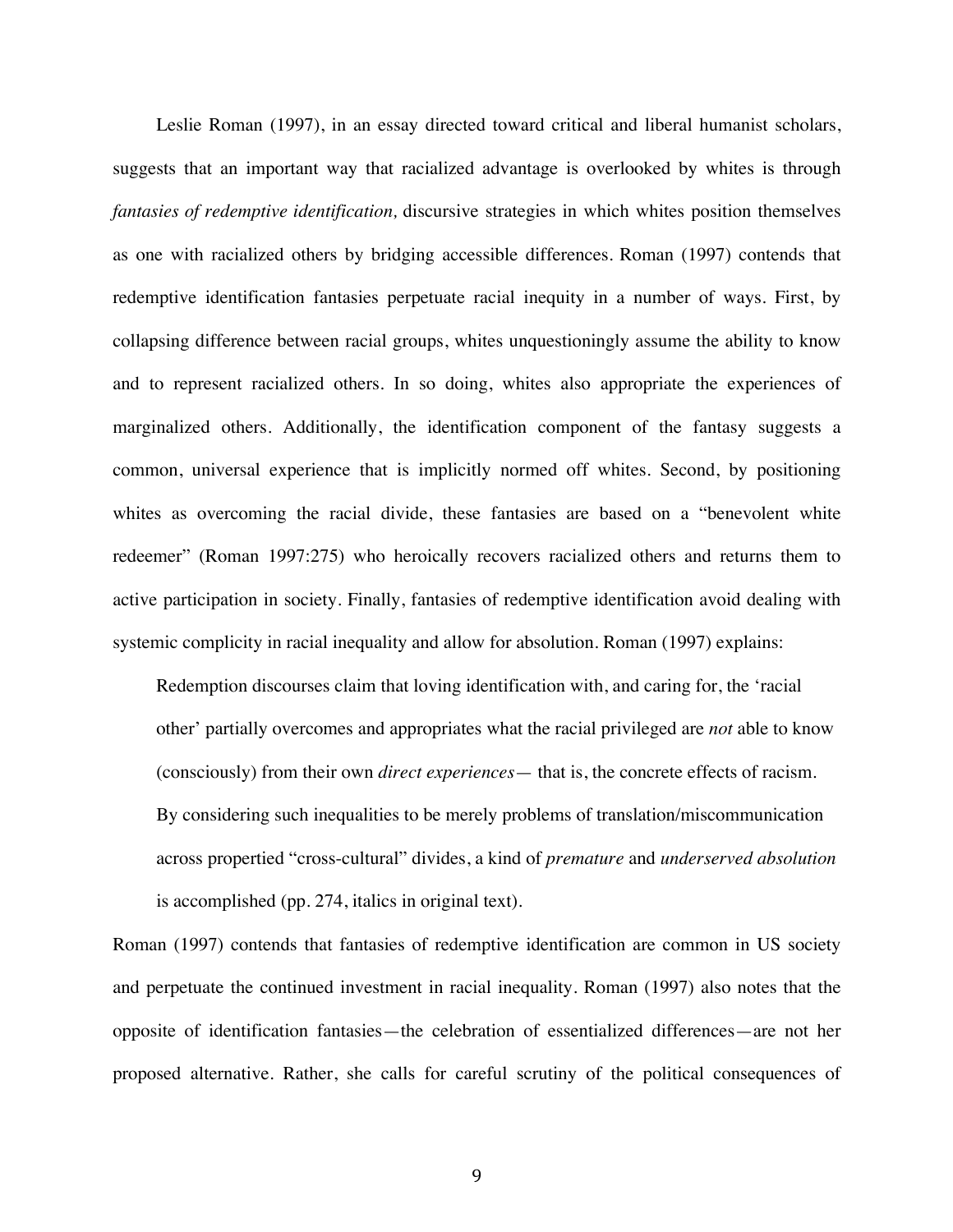redemptive narratives, particularly as they are presented to be interruptions of racial inequality. She states,

For example, while discourses of redemption may allow the racially privileged some insight (however partial and interested) into the dehumanizing effects of racism and imperialism on particular individuals and groups and, thus, have certain counterhegemonic or progressive effects, they also create/support notions of racial, national, and imperial normativity in which certain forms of white ethnicity and nationality (e.g., the United states as a nation in the larger Western empire) are rendered unquestionable (Roman 1997:276).

Roman's (1997) concept of fantasies of redemptive identification therefore calls into question the ability of redemptive narratives to challenge racial injustice, a trope that remains largely uncritiqued in the literature on relocators.

# Current Study

As noted in the above sections, the empirical literature on relocators is limited; thus more scholarship is needed to understand this phenomenon in the current United States context. In particular, only limited studies have investigated the motivations and strategies of relocators, and none have analyzed the method from a critical perspective that attends to issues of power and racial justice.

This study begins to fill these literature gaps by exploring the perspectives of relocators in three U.S. cities. In this research, I ask: (1) How do relocators describe their role? (2) What are their reasons and goals for relocating? (3) What do they do as relocators? (4) In what ways do relocators' motivations and actions contribute to or disrupt racial injustice? I analyze the data through a critical race theoretical framework to explore the assumptions that undergird relocation. More specifically, I examine how relocators resist and/or engage in fantasies of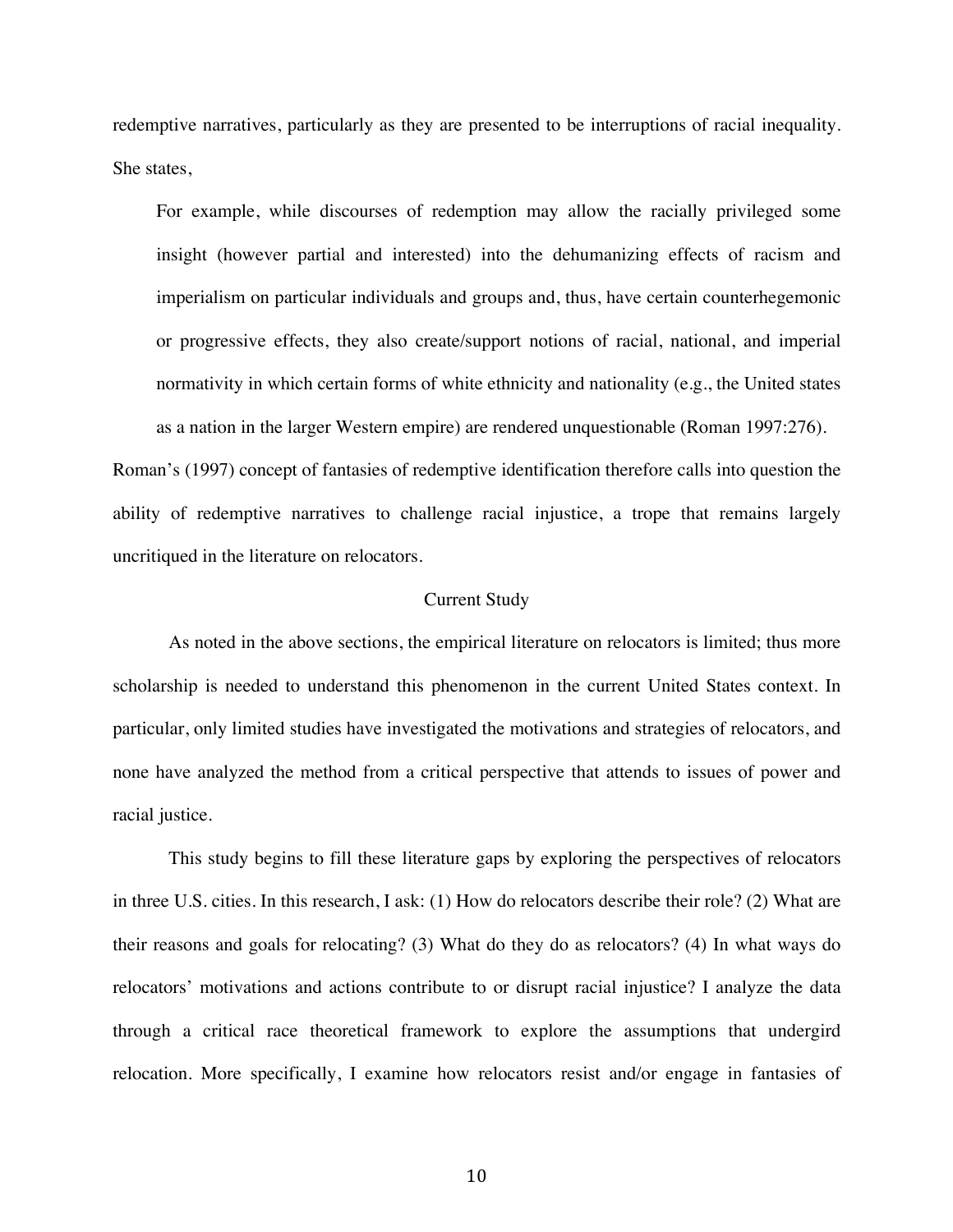redemptive identification (Roman 1997). I seek to understand how relocators perceive themselves and how they attend to differences between themselves and others by probing how they describe their motivations, goals, and experiences.

#### Positionality

Relocation is a complex and sensitive topic because of its connection to power— that is, it engages issues of religion, race, and class, among others. Critical race scholars have examined the tendency of whites to employ strategies of ignorance and avoidance to escape acknowledging their responsibility and advantages in an unjust system (Yancy 2016). Additionally, Christian hegemony (which has a complex history that includes colonization and violence in the world) intersects in various ways with racism, which tends to compound marginalization (Beaman 2003; Blumenfeld 2006). Finally, decolonial theorists critique the exploitive and objectifying processes and effects of research (Smith 1999).

As a white, mainline Protestant researcher , I am embedded into each of these sites of power. My intersecting positions impact every stage of the research project: awareness of the topic, theoretical perspectives, access to participants and field sites, data interpretation, and reporting (Al-Hardin 2013; Borland 1991; Fine 2004; Harraway 1998). I place myself within and between the various locations of this project (academic audience, faith community, and research participants), in order to respect and include the strengths of each into this project. In this way, I am both an insider and outsider to the community, connected through faith and distanced through scholarship. As such, my Evangelical, Quaker, and Episcopalian religious formation allows me to recognize and appreciate religious narratives within relocation and to nuance the function of theology. Meanwhile, my scholarly formation as a social scientist prompts me to scrutinize the role of religion in relocation, building from sociological theory to contribute to empirical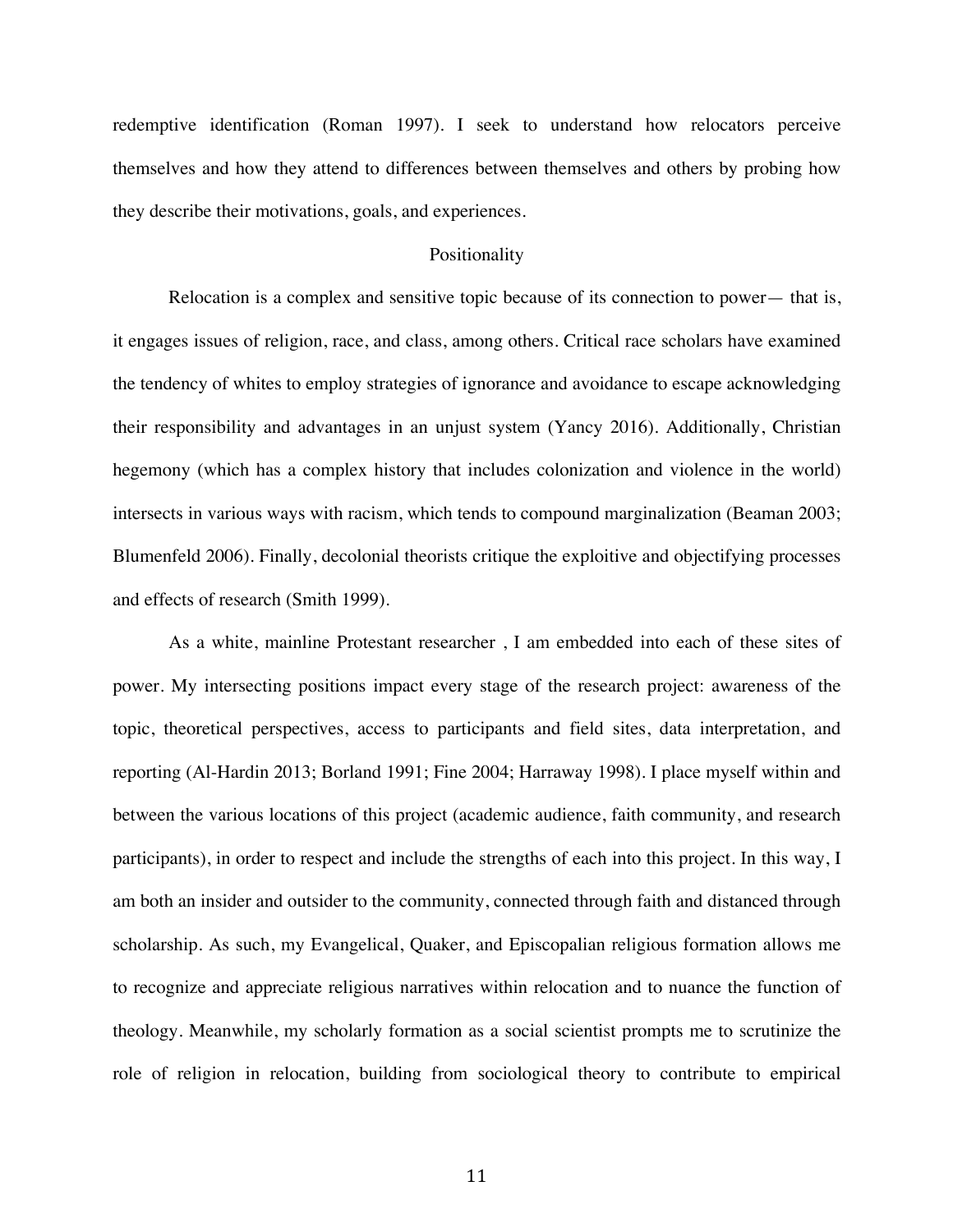understandings. Holding these capacities in tension, I engage these data as a gift from real, living people and seek to treat them with respect and care. My ultimate goals are to (1) conduct rigorous and relevant research that contributes to academic literature; and (2) use my scholarship to partner with the Christian community in taking steps toward just and sustainable responses to structural inequity and racial injustice.

#### **METHODS**

This project began in the summer of 2010, when qualitative data were collected via a convenience sample of 10 relocators in Portland, Oregon; Milwaukee, Wisconsin, and Chicago, Illinois.<sup>1</sup> These cities reflected the geographical location of the sample—that is, participants were recruited, not cities. In order to briefly situate the participants in their geographic context, data from the 2010 Census on the race and poverty statistics is included in the table below (neighborhood names are pseudonyms). <sup>2</sup> Statistics for the three primary races/ethnicities mentioned by the participants (African American, Hispanic/Latino, White) are included *alone*, meaning not in combination with another race. While this table does not include the full range of racial or ethnic identities in these areas and is thus obviously partial and limited, it is included for purposes of initial comparisons between neighborhoods.

 

<sup>&</sup>lt;sup>1</sup> This project was funded and approved by the George Fox University Richter Scholar Program, which provides funding for undergraduate research. For more information: http://www.georgefox.edu/academics/richter/

<sup>2</sup> These statistics are based off the American Community Survey 5-year Estimates (http://censusreporter.org/) and reflect the census tract in which the participants' addresses were located. Margin of error is at least 10% of total value.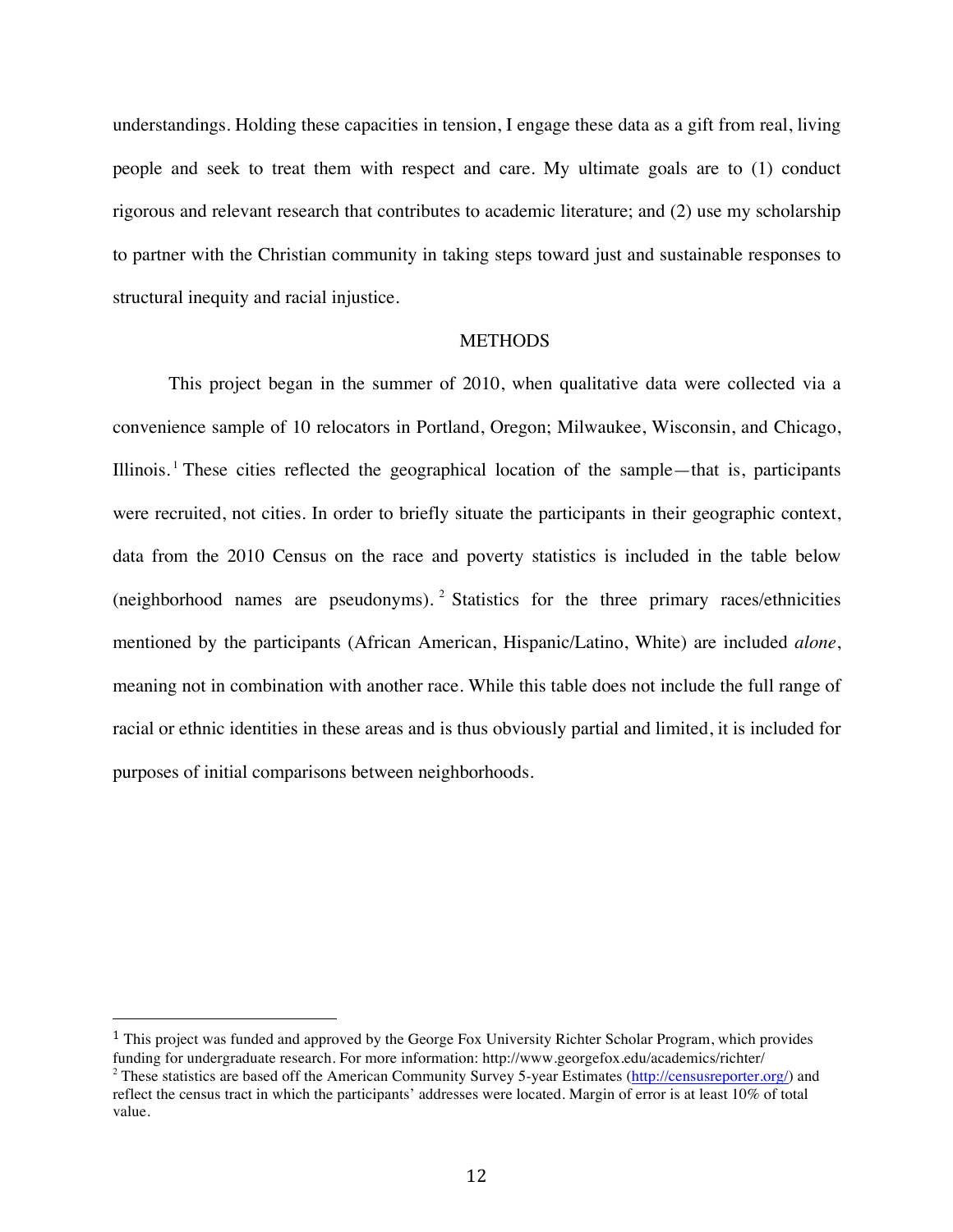| City         | % African American | % Hispanic or Latino | % White | % below             |
|--------------|--------------------|----------------------|---------|---------------------|
| Neighborhood |                    |                      |         | <i>poverty line</i> |
| Chicago      | 32.9%              | 28.9%                | 45.0%   | 22.7%               |
| Oakwood      | 94%                | $3\%$                | $2\%$   | 44.6%               |
| Chicago      | 32.9%              | 28.9%                | 45.0%   | 22.7%               |
| Pinewood     | 24%                | 6%                   | 54%     | 23.4%               |
| Milwaukee    | 40%                | 28.9%                | 48.8%   | 29.4%               |
| Maplewood    | $90\%$             | $2\%$                | $7\%$   | 48.9%               |
| Portland     | 1.8%               | 11.7%                | 83.6%   | 15.4%               |
| Birchwood    | $10\%$             | 31%                  | 51%     | 31.8%               |
| Portland     | 1.8%               | 11.7%                | 83.6%   | 15.4%               |
| Cherrywood   | 16%                | 8%                   | 54%     | 13.5%               |

Table 1: Neighborhood Demographics based on 2010 Census data.

# Sampling

Participants were recruited via personal email. Most participants were individually recommended to me by family or friends. I recruited four participants individually after I learned of their connection to CCDA and contact info through the CCDA website and handbook; all those recruited agreed to be interviewed. To qualify in the study participants needed to be at least 18 years old and self-disclose as relocating intentionally to a low-income neighborhood for community development (such as community partnership, growth, or revitalization). All participants were aware and familiar with CCDA, but were not necessarily members of the organization. Sample size was limited to ten participants due to time and funding constraints. With one exception, all participants were interviewed one-on-one in their home or neighborhood; one participant was interviewed over the phone. Spousal participants were interviewed together. All but one of the participants lived in neighborhoods with other known relocators. All participants were white and held either Bachelor's Degree or Master's Degree. Details about the participants are included in the table below. In order to preserve anonymity of the small sample,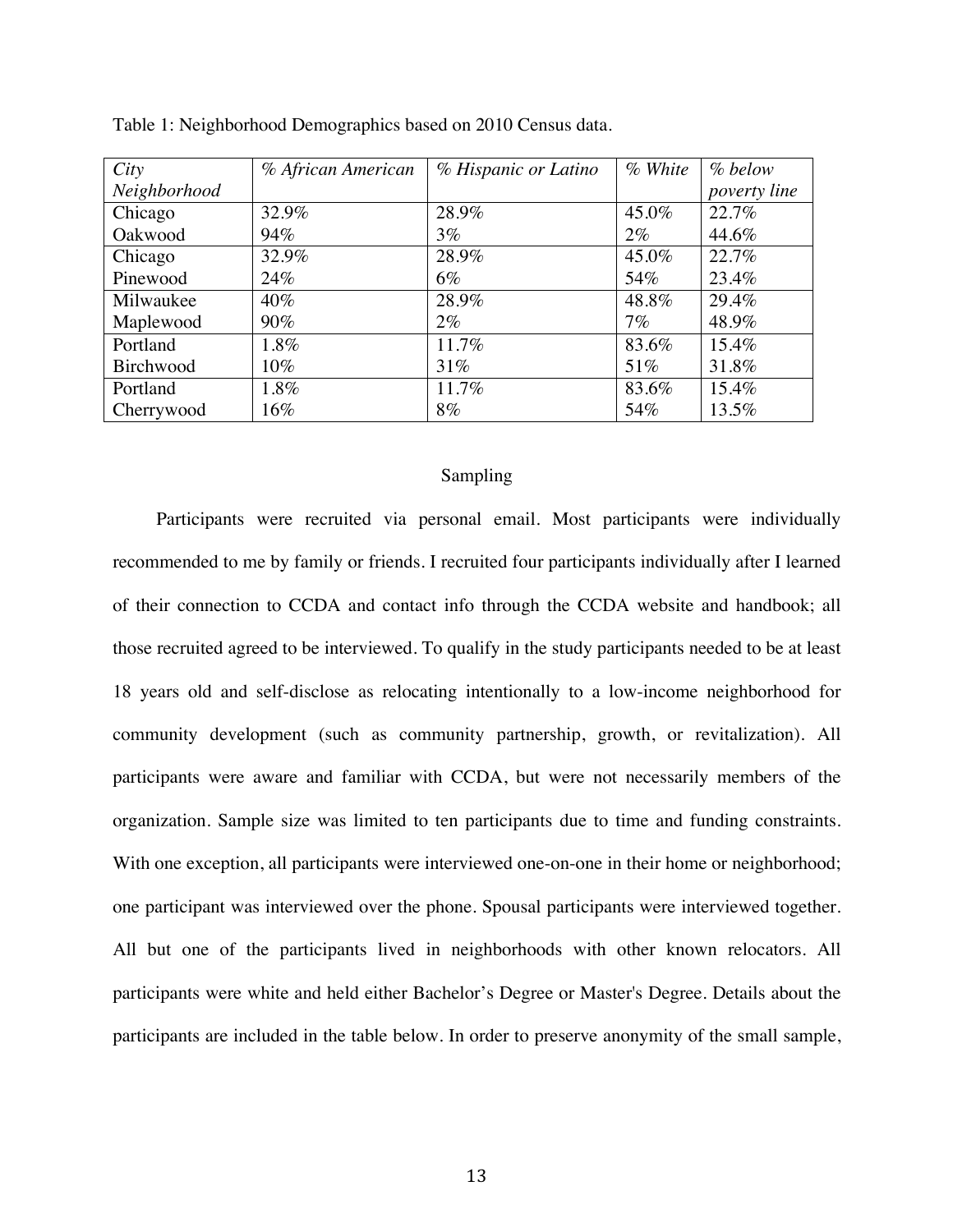participants are not given pseudonyms; additionally, quotes are not given identifying markers (such as gender or age) and are distinguished only by the participant's city.

| City      | Neighborhood | Race  | Age       | Time as   | Family        | Gender | Education        |
|-----------|--------------|-------|-----------|-----------|---------------|--------|------------------|
|           |              |       |           | relocator | <b>Status</b> |        | Level            |
| Chicago   | Oakwood      | White | $40 - 50$ | 12 years  | Married       | Male   | <b>Masters</b>   |
|           |              |       |           |           | with          |        |                  |
|           |              |       |           |           | children      |        |                  |
| Chicago   | Oakwood      | White | $40 - 50$ | 12 years  | Married       | Female | <b>Masters</b>   |
|           |              |       |           |           | with          |        |                  |
|           |              |       |           |           | children      |        |                  |
| Chicago   | Oakwood      | White | $20 - 30$ | 2 years   | Single        | Female | <b>Bachelors</b> |
| Chicago   | Oakwood      | White | $30 - 40$ | 5 years   | Married       | Male   | Masters          |
| Chicago   | Pinewood     | White | $30 - 40$ | 1 year    | Married       | Female | <b>Bachelors</b> |
|           |              |       |           |           | with          |        |                  |
|           |              |       |           |           | children      |        |                  |
| Milwaukee | Maplewood    | White | $30-40$   | 3 years   | Married       | Male   | <b>Masters</b>   |
|           |              |       |           |           | with          |        |                  |
|           |              |       |           |           | children      |        |                  |
| Milwaukee | Maplewood    | White | $30 - 40$ | 3 years   | Married       | Female | <b>Masters</b>   |
|           |              |       |           |           | with          |        |                  |
|           |              |       |           |           | children      |        |                  |
| Portland  | Birchwood    | White | $20 - 30$ | 2 years   | Married       | Male   | <b>Bachelors</b> |
| Portland  | Birchwood    | White | $20 - 30$ | 1 year    | Married       | Female | <b>Bachelors</b> |
| Portland  | Cherrywood   | White | $20 - 30$ | 1 year    | Engaged       | Female | <b>Masters</b>   |

Table 2: Participant Demographics

# Data Collection

The interviews were semi-structured, following an interview guide while also allowing freedom for follow up and probing (Bernard 2011), and generally lasted two hours. Because each individual's story is unique and the nature of this project is exploratory, employing a semistructured interview allowed me to include individualized nuances in the data and to pursue unexpected topics. The interview guide was organized to prompt relocators to reflect on their intentions and self-perceived role in the neighborhood. Interview questions included the following: How do you define relocation? What is successful relocation? How did you come to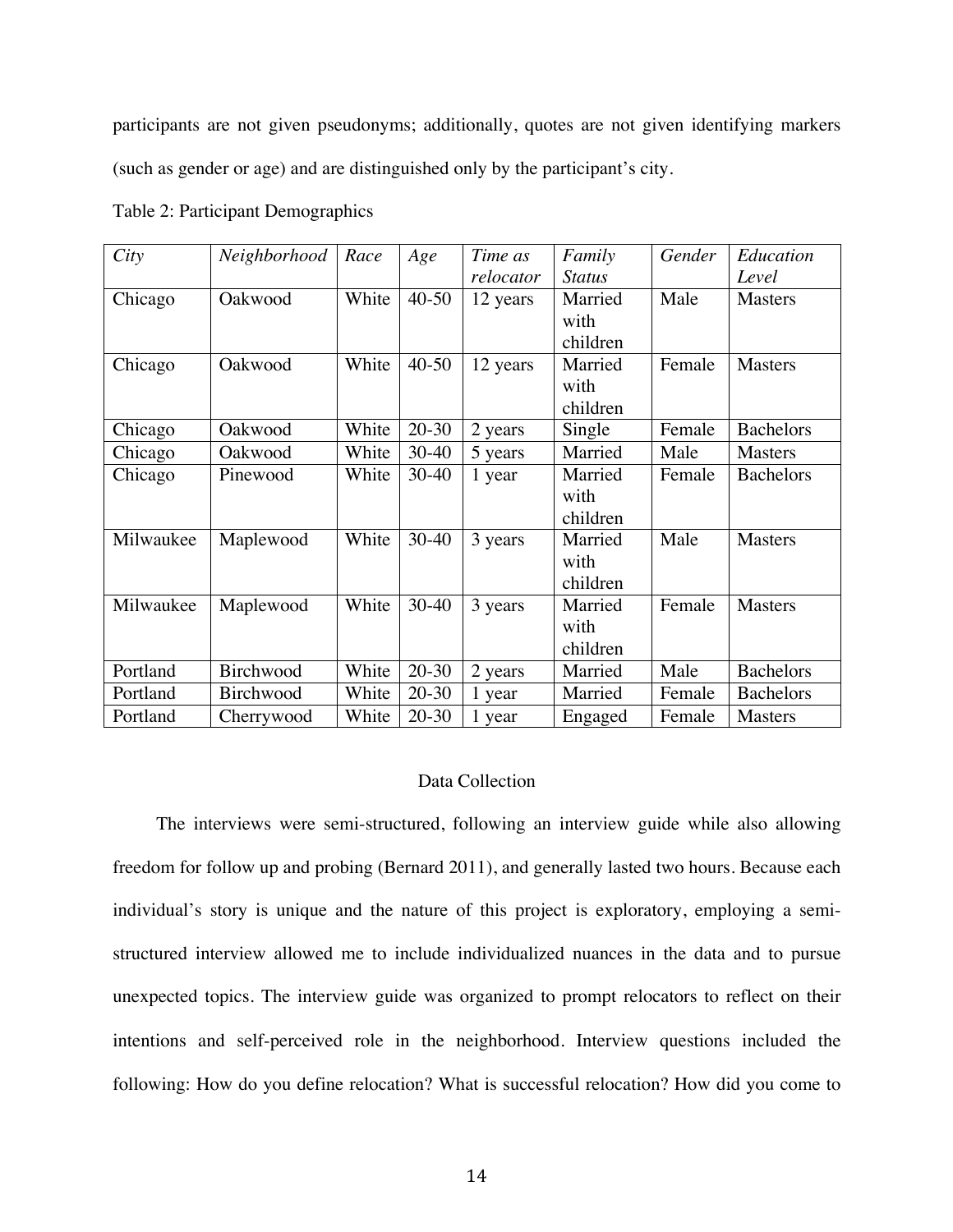live in this neighborhood? What are the challenges of relocation? What kinds of activities do you do in the neighborhood? The interview guide can be found in Appendix A.

# Approach to Qualitative Analysis

I employed a combined inductive and deductive approach to content analysis (Bernard 2011). By allowing for both deductive and inductive approaches, I was able to better capture nuances that emerged in the data (Cummings and Norwood 2012). Due to time and funding constraints, I began transcription by listening to the audio recording and noting which sections of the interview addressed my research questions: motivations, goals, and experiences. I then selectively transcribed these sections of the audio. After completing transcription of the relevant sections, I began a recurring coding cycle, as described by Saldaña (2009), to establish categories, subcategories, codes, subcodes, and themes. As Bernard (2011) suggests, I particularly looked for themes from the literature, repetition, and unusual use of terms. Building from the literature and my research questions, in the first cycle I identified primary categories in a deductive process: motivations, goals, experiences, and redemptive fantasies (Roman 1997); this stage revealed how redemptive fantasies overlapped with the other primary categories. I then inductively developed subcategories and codes within each primary category, identifying for example, how each participant described the role of religion in their choice to relocate, and then gathered representative quotes for each code. After completing subcategories and codes, I relistened to the audio recording to ensure that applicable data were not overlooked. Any new data that were relevant to the emerging analysis were transcribed and coded. Finally, I employed an inductive process to review the codes and data for points of contradiction and divergence. The themes, point of contradiction, and uses of redemptive identification fantasies (Roman 1997) are discussed in the following sections.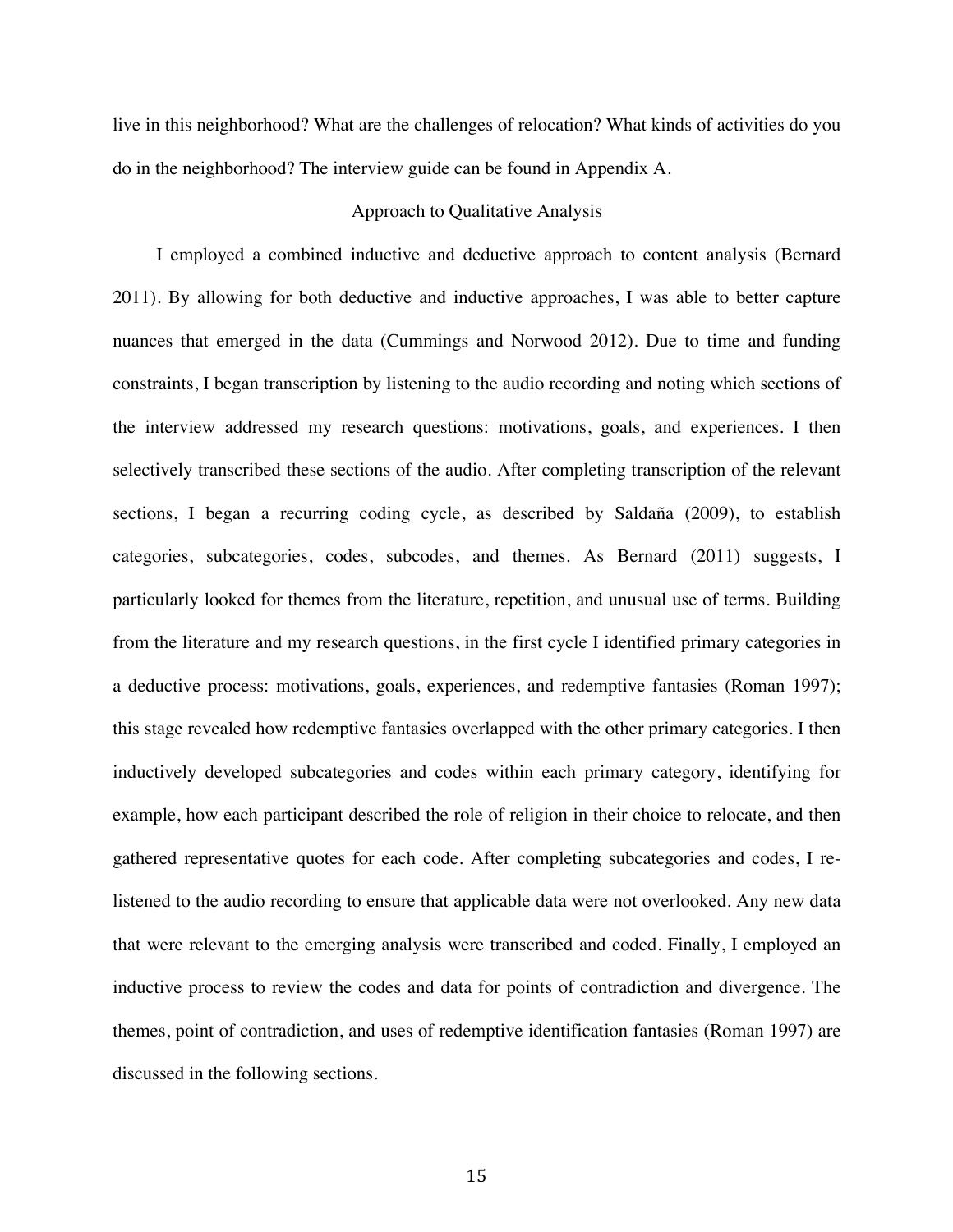#### RESULTS: MOTIVATIONS, GOALS, AND EXPERIENCES

In general, the ten relocators in this study had three points of similarity: (1), participants cited a faith conviction for relocation; (2), participants referenced belonging as a goal of relocation; and (3), participants experienced relocation as both a risk and a benefit. Participants varied in three ways: (1) the form of their faith motivation (partnership with the oppressed and marginalized, personal responses to social inequality, and personal transformation); (2) the structure of relocation (with an organization or as an individual) and (3) the strategy of relocation (participating or facilitating). Furthermore, participants negotiated between multiple positions and perspectives, demonstrating a complex and at times contradictory understanding of themselves, their role in the neighborhood, and the neighborhood itself. These discursive maneuvers reveal how relocators both resisted and engaged components of fantasies of redemptive identification (Roman 1997). Most notably, participants tended to explicitly resist claiming a redemptive role. However, they often implicitly positioned themselves as redeemers and as norming models. Participants also tended to engage ideas of identification, especially in describing their goals to belong in the community. Lastly, while participants occasionally acknowledged systemic inequity, they focused on individual-level interventions and had virtually no references to macro-level change.

#### Motivations: A Faith Conviction to Relocate

The first point of similarity among the participants was the role of religion. Every participant described their *faith* as a compelling reason for participating in relocation. For example, participants explained that relocating was "just God's calling" and that they "were redeemed for partnering with God in the restoration of things." While the degree of religious reference varied, it was present throughout every conversation. Some participants presented their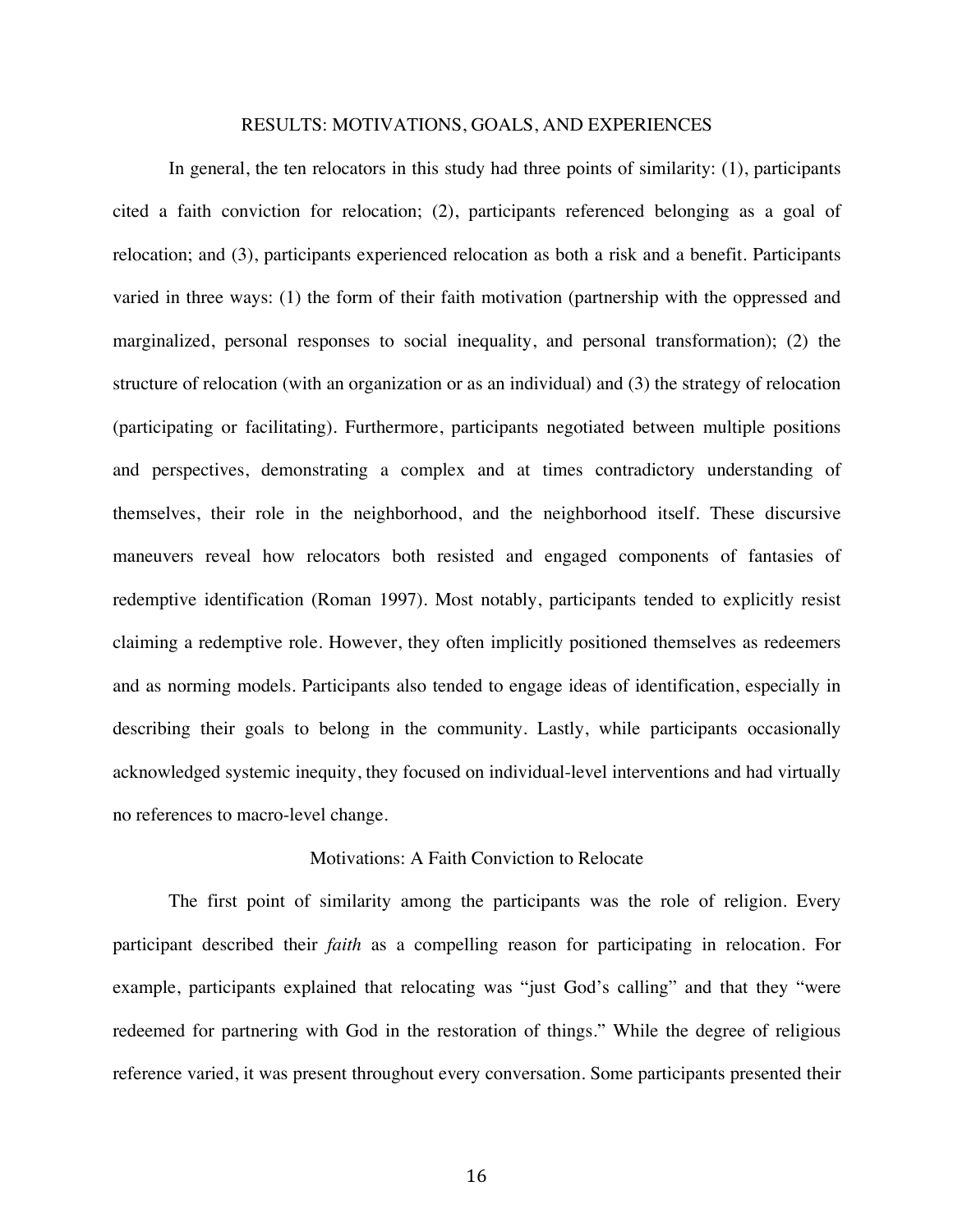faith as a given, briefly mentioning the church they attend or an influential Christian leader; others explicitly stated that their faith was a driving motivator. For example, one Milwaukee participant explained,

Our lives were redeemed for something greater than personal salvation; we were redeemed for partnering with God in the restoration of things, not just the espousing to an idea called the gospel, but to actually understand the reality of the gospel and to see our lives wrapped in that reality is why we're here. Because our lives were written for a narrative, and it's outside of us, and God is doing it.

By drawing on theological narratives of redemption in the present and material reality, this participant emphasizes that relocation is a method by which they can personally engage in an unfolding story of God's movement in the world.

However, the implications and expressions of participants' faith conviction varied considerably. Three broad categories of faith expression emerged from the discussion: 1) partnership with the oppressed and marginalized; 2) personal responses to inequality; and 3) personal transformation. A few discussions focused on one particular expression of faith, but most participants navigated between multiple components of faith to explain their motivation.

*Partnership with the oppressed and marginalized:* participants emphasized caring for the poor and saw relocation as being in solidarity with those who suffer. Drawing on religious narratives of God's care for the poor and Christ's incarnation, participants explained that relocation provided a way to know and partner with people and places that experience injustice. As a Chicago resident stated, "God cares for the city. God cares for all places, but especially places that are, where people are marginalized." By living in economically disadvantaged neighborhoods and building relationship with residents, relocators sought to reject societal values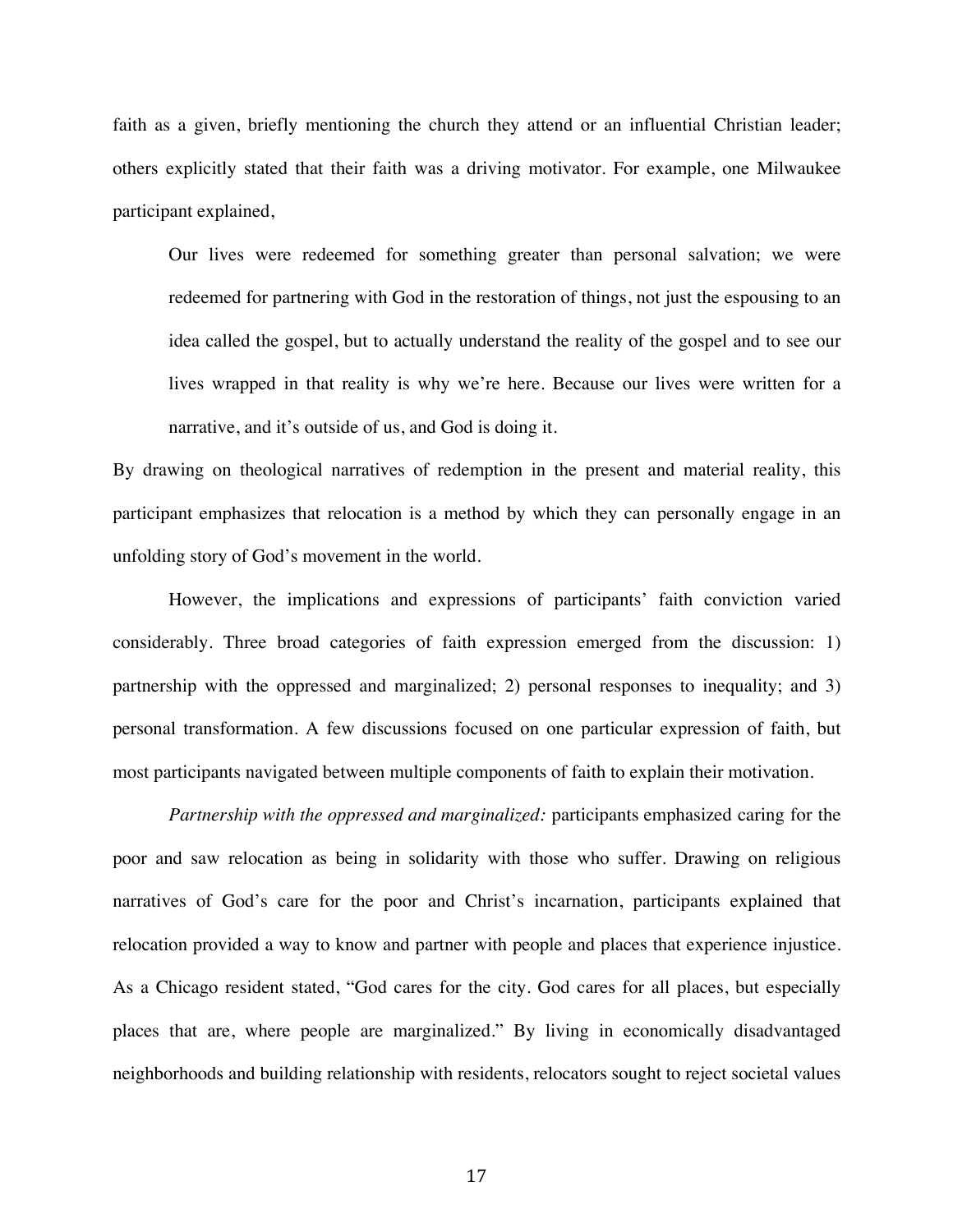of upward mobility, and instead become companions with poor and marginalized people. As another Chicago participant explained, solidarity is key to relocation,

So relocation is the idea, born out of John Perkins…because he felt that living among the people and doing what he calls *entering into the pain of the people* was extremely important. In fact he would say in order to serve that people, you have to know that, *you have to be there with them*, you can't do it from afar, you can't do it successfully (italics mine).

Emphasizing the need for proximity and shared experience, relocation was largely understood as a theologically driven, lifestyle choice for solidarity.

*Personal responses to social inequity:* participants describing this expression of faith tended to acknowledge large-scale social issues and perceived themselves as making choices for justice. Some participants described feeling unsure about their role in society and were troubled by systemic disparities, and thus chose relocation as an answer to "this question about justice, you know this question about, about God loving all people." For example, a Portland participant identified her embodied experience of privilege and explained that she saw her role to understand and disrupt her complicity in societal injustice. She explained,

And, I don't want to spend a lot of time apologizing for [being white], or apologizing that I wasn't born poor, or apologizing that I went on to get an education. I think that's inauthentic, I think it's insincere. But I also think that just because you don't need to apologize to somebody for being who you are, that you can take responsibility for that. You can say, 'Because I am this person, because I do have resources, I am responsible to right the wrongs that I'm aware of, and take responsibility for the wrongs that I'm not aware of, when I find them out.'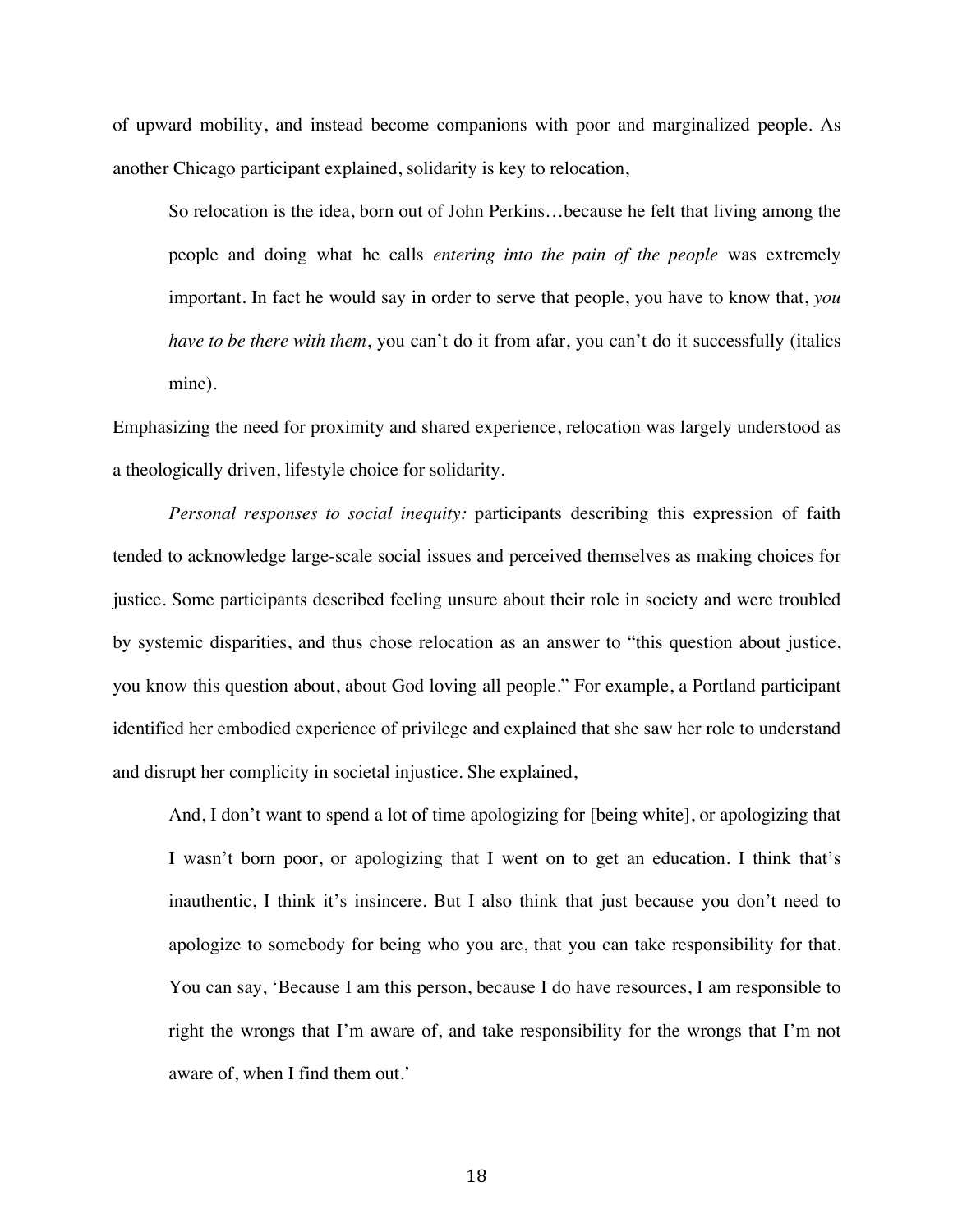Relocation was seen as a way to personally seek justice by interrupting residential segregation and investing resources, material and nonmaterial, in locations of poverty. Participants, while acknowledging macro-level structures, contained their discussions to a micro-level focus, again demonstrating that relocation is primarily an individualized process.

*Personal transformation:* participants also explained that relocation was a personally formative experience. Participants understood their choice to relocate as part of a growing process for themselves, not only as a contribution to the neighborhood. Personal transformation, which situated relocation as a lifestyle choice in the pursuit of social justice, is distinct from previous themes because it emphasized internal change within the relocators themselves. Participants explained that personal transformation was important to them and that they saw context as a crucial component of fostering internal growth. Although no one specifically referenced sanctification, a religious term that describes the on-going process of becoming holy, the narratives suggested that participants understood relocation as part of a process of sanctification. For example, a Chicago participant explained,

I could tell that there was something that God wanted me to see or know. I didn't quite know what that was, and I'm not sure if I still do, actually. But I knew that it was only possible if I were to put myself in a context where I was not the majority, and I was not necessarily comfortable all the time. And so for me, that was a non-white context, and that was a context of poverty.

Again, this theme emphasizes the importance of the personal decision and experience of relocation, but explicitly focused on the relocators themselves.

The motivations to relocate were embedded in faith formation and understanding, demonstrating that participants rely deeply on a religious frame to undergird their process of

19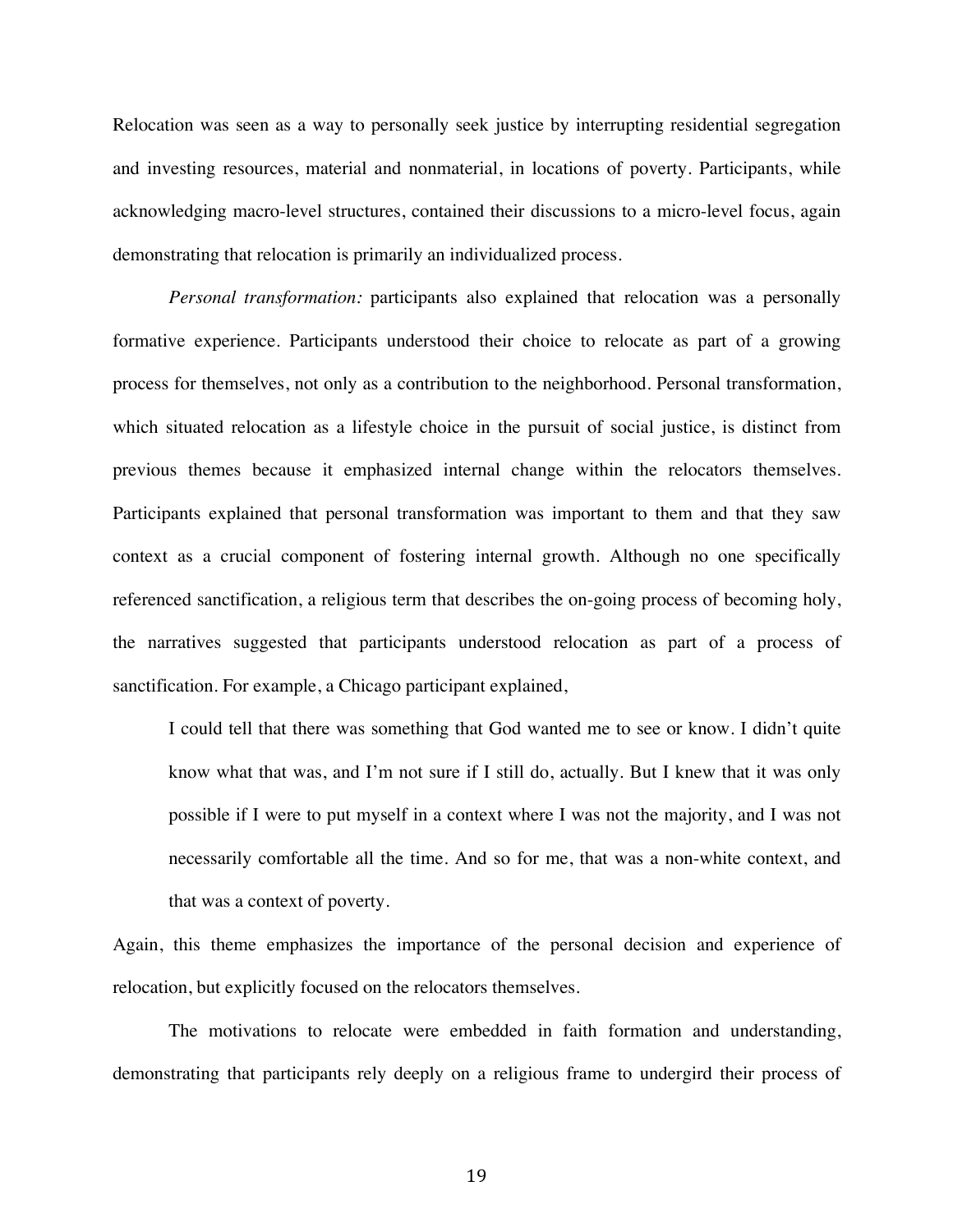relocation. Although this paper is not oriented around the religious components of relocation, it is notable that this sample draws from a religious paradigm that calls for *personal action* in the pursuit of societal justice. Generally, participants offered vague explanations for how relocation specifically fosters justice, as will be shown below, but the key finding here is that participants were compelled to relocation through their faith, and their conviction that all was not right in the world and they had a personal role in the solution. Additionally, as will be troubled in more detail later, the above themes also reveal that motivations to relocate are more focused on the role of the relocator than on the impact of relocation. For example, participants' goals for solidarity provided little clarification on what solidarity actually provides for others. Moreover, while the participants expressed partial moments of self-interrogation, there was limited reflection of how their motivations centered themselves, rather than low-income communities, in the project. Expressing limited awareness of how their role as a relocator may operate to maintain their privilege or exploit the neighborhood for their own ends, participants described themselves as well intentioned. The following sections will expand on these critiques with more detail.

# Goals: Seeking to Belong

The second point of similarity among relocators was the goal of relocation: *belonging*. All participants defined 'belonging' as becoming a vested member of the community to which they relocated. Participants primarily described accomplishing this in two ways. First, being part of the community meant sharing in neighborhood's marginalization, such as: living with limited access to resources like nearby grocery stores or cafes; being exposed to violence and crime; or experiencing neglect from the city, such as delayed police response or forgotten garbage pick up. For example, a Chicago participant explained that relocation implies "that you're willing to be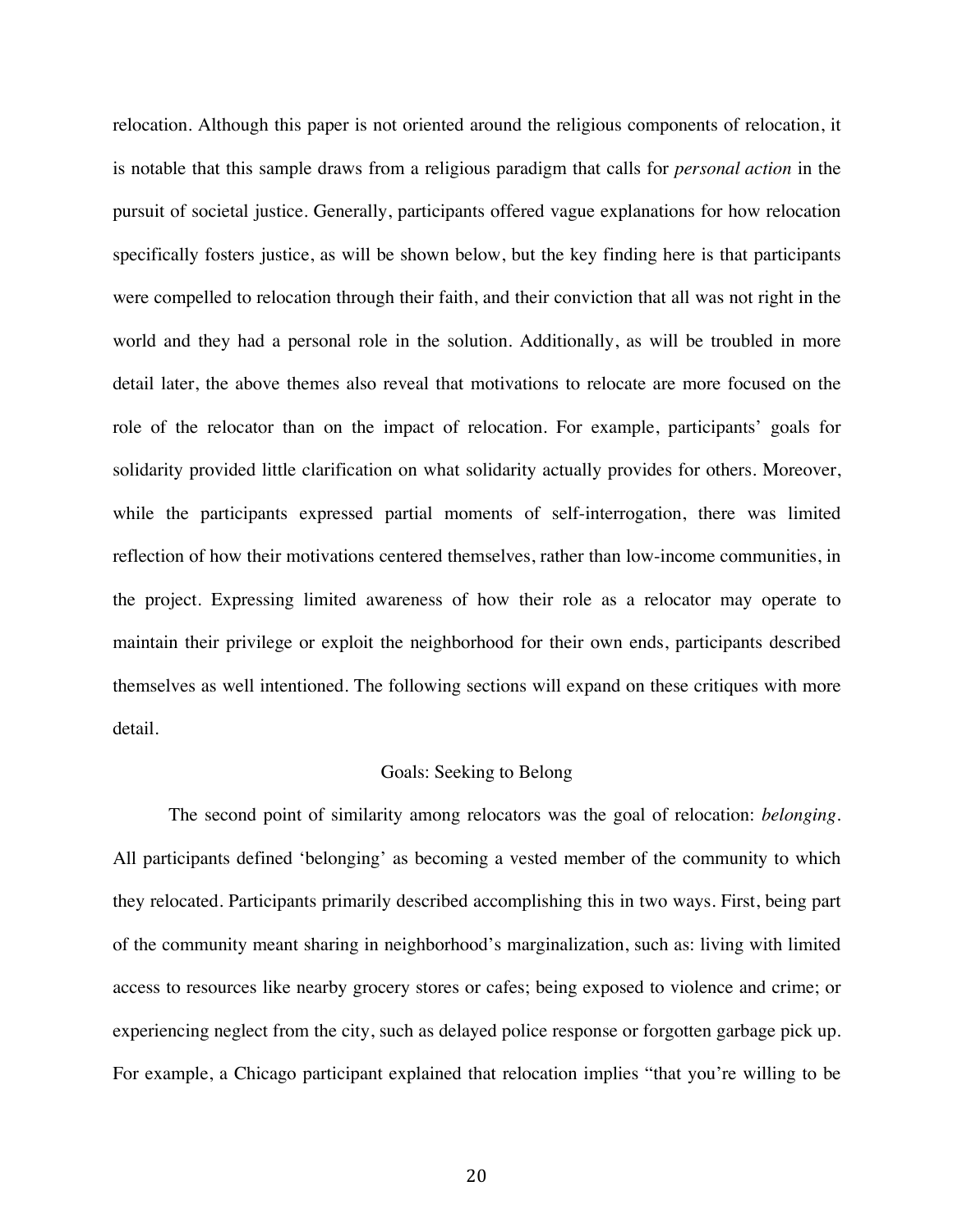part of the great things about that neighborhood and the icky things about that neighborhood, you're wiling to know people and be known by people, to risk all that that implies." Secondly, being part of the community meant being accepted as a community member by the original residents and having strong, interpersonal relationships. The same Chicago resident explained,

I would define [relocation] as having those good relationships and being able to maintain them, and being a person who both viewed as being a part of the community and feeling a part of the community. I mean if you're not from the same culture, to a degree you'll probably always not feel like a part of the community because it's foreign for you to a degree. But I do think, if your neighbors say, 'this person is a part of our neighborhood,' that says something. Huge, in fact.

Belonging in and to the community was crucial to each participant and often referenced through terms like "neighboring" or "community." As a Portland relocator (20-30 years old) explained, "we want to live in community… and we love getting to know our neighbors a little more closely than we would in like an apartment complex or even a large neighborhood." Additionally, participants stressed that belonging included commitment and ownership. A father in Milwaukee, describing his responses to a violent episode in the neighborhood, explained, "So we pray together and then the conversation turns to, 'what do we do so that this doesn't happen anymore? Because this is our neighborhood.'" Relocators described feeling connected and embedded in their neighborhoods and expressed a sense of responsibility and contribution to the community.

However, while all participants described belonging as a broad goal, they diverged in the details and activities of that goal. Two general themes of variation emerged: first, the *structure* in which they entered the neighborhood (with the support or partnership of an organization/church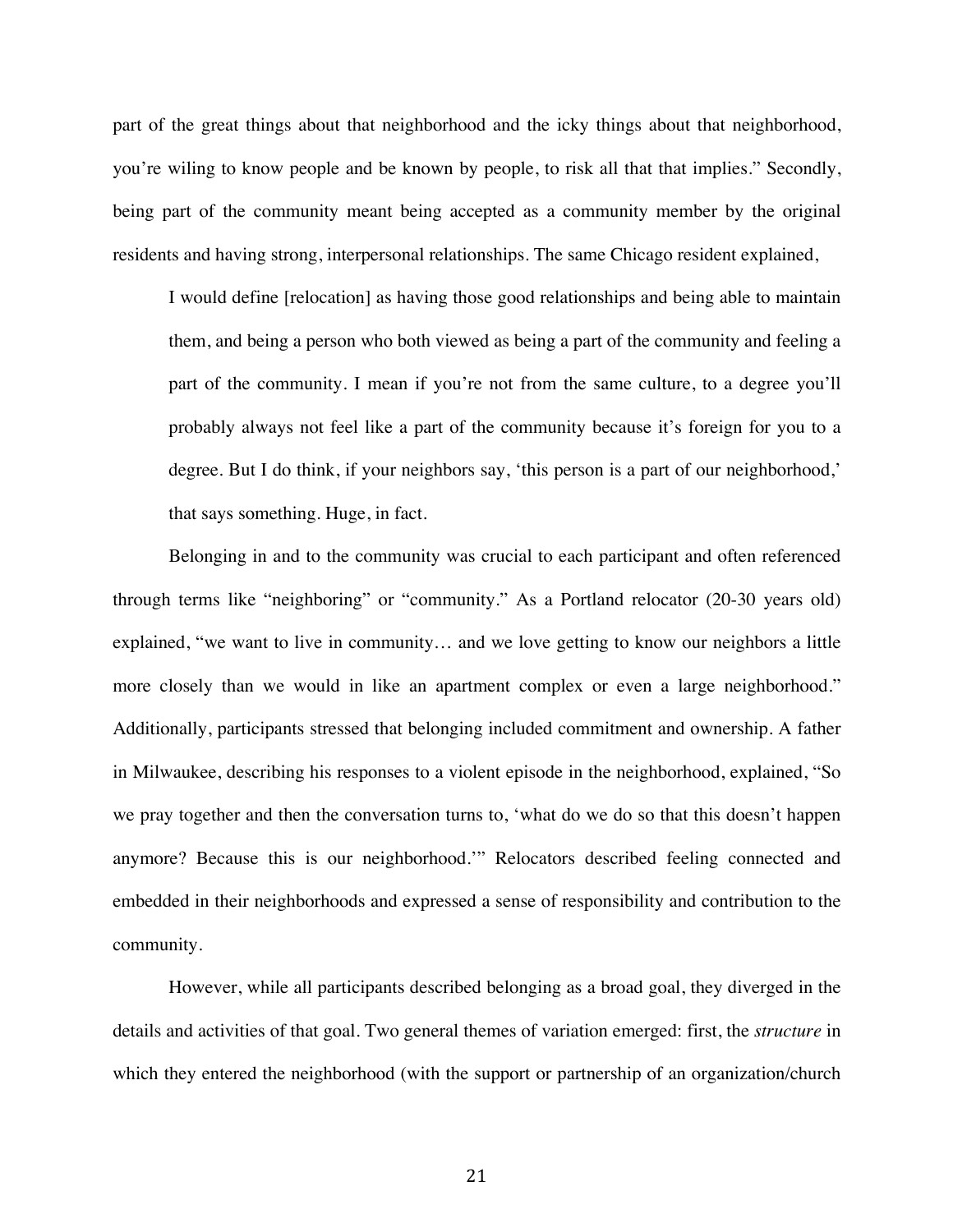or as an individual/household); and second, the *strategies* of belonging (as a participant in the community or as a facilitator of community).

*Structure*: some participants described coming to the neighborhood with the support of, or as a member of, an already established *organization*; other participants came to the neighborhood as *individuals*. For example, some participants were employed by CCDA and moved into the local neighborhood after getting their job; other participants were heavily connected with a local church or nonprofit nearby that participated in the community activities. For example, one Portland relocator moved with the support of a local organization. He explained that he actively gathered support from local churches in order to partner with projects that were already happening:

We wanted to connect with anyone and everyone who was already doing something in [this neighborhood], because we wanted to fit in with that, we didn't want to reinvent the wheel and come in expecting that there are all these needs and we're doing to meet them, as if there aren't already people doing things.

Other participants came to the neighborhood as *individuals*. These participants often had other relationships in the area, typically with another relocator, but sometimes with local residents. For example, a Milwaukee mother explained that having other families who were also invested in the neighborhood was crucial, saying, "I don't think that we could have moved here if we didn't know that there was like a core group of other families that are here that we could connect with, just that they're healthy people, people that our kids can hang with." Only one participant specifically described relationships with local residents who were unassociated with relocation. This participant explained that she decided to relocate after building relationships with a number of children and youth in the neighborhood. No participants, either individual or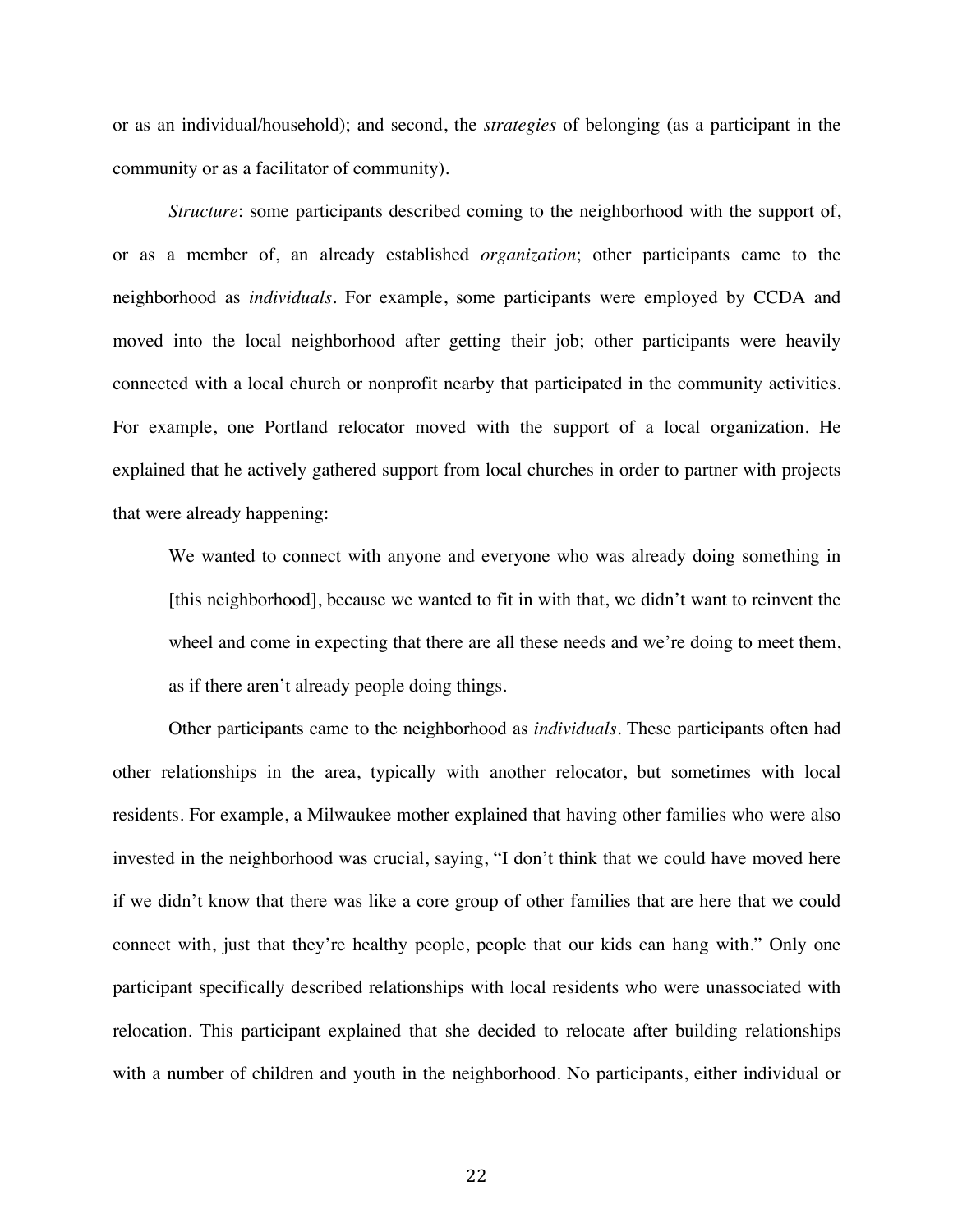with an organization, described a process of incorporating local residents in their decision to relocate or in choosing which residence to occupy.

*Strategy*: some relocators emphasized that belonging developed through relationships and presence (*participation*), while others emphasized intervention and community building (*facilitation*). Participants who emphasized a *facilitation* component of relocation explained that they had a leadership structure and provided a variety of activities to bring the community together, such as community meals, Bible studies, and youth activities. Participants perceived their role as helping to meet needs of individuals and foster connection among strangers. For example, a Portland relocator explained that providing community-building activities increases the safety of the area:

If we were just living here, I think we would feel a lot more at risk. When doing invites I'll say, 'this meal is an opportunity for you to get to know some other people who live around you, just to make the community feel like a little bit safer place…' It's not just that we're here and they know that we're initiating a lot of that positive stuff, but even

just the fact that community meals are happening, makes the community a safer place.

Participants who emphasized their role of facilitation still stressed the importance of belonging, but pursued it by seeking to foster community themselves and invite local residents to participate.

Relocators that focused on *participating*, on the other hand, often referred to themselves as "just living" in the neighborhood—participants from each city used these exact words. Emphasizing that "we didn't come in with an agenda" and "we're not coming here to fix the inner city," participants explained that "[relocation] is not a project, it's not an event, it's not a presentation, it's just me, living." This phrase was used to reference humility and openness,

23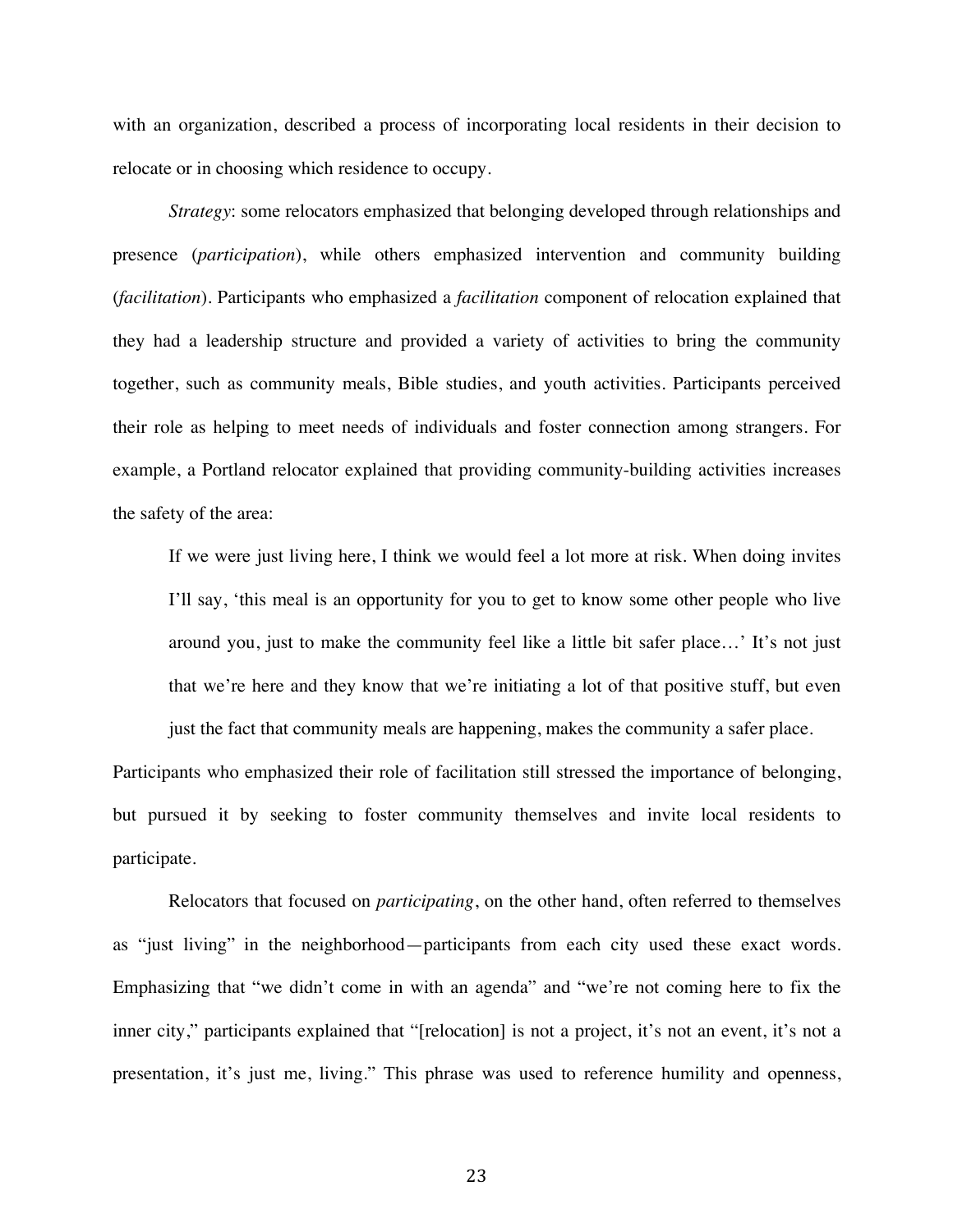indicating that relocators sought to position themselves as teachable and seeking partnership. For example, a Chicago relocator (30-40 years) said,

And nobody can go into a city and have an ego about 'This is what it's going to take. I have the answer.' It's the whole, patriarchal, we-know-best that has failed and failed and failed. You have to go there with your hands open. You're going to be a contributor as much as you are a student. And don't expect any less than that. You do not have the answers.

However, the "just living" discourse included conflicting ideas and ultimately demonstrated that relocators struggled to fully define their role in the neighborhood. While participants described intentionally choosing to relocate to their neighborhood for a purpose, when pressed to clarify that purpose, they withdrew and emphasized what they *were not* doing. In the "just living" discourse, participants distanced themselves from an intervention, noting that "we're not Superman," and simply said "we just came to live and to be neighbors and we came to try to understand what that would be like." References such as, "come in as learners," "go there with your hands open," and "we're not coming to fix the inner city," suggest that relocators are aware of and critical of redemptive/savior paradigms.

However, many "just living" participants eventually suggested that their presence was a useful contribution to the area and could function as a type of change agent. For example, a Chicago relocator said,

I hope that sometimes people see Jesus in me. I hope that they'll see a different way of being. I hope that the kids in my neighborhood with whom I have relationship with might see a somewhat healthier example of what it's like to be an adult. I hope that they might see that it's possible to have a job that has dignity and makes you a decent amount of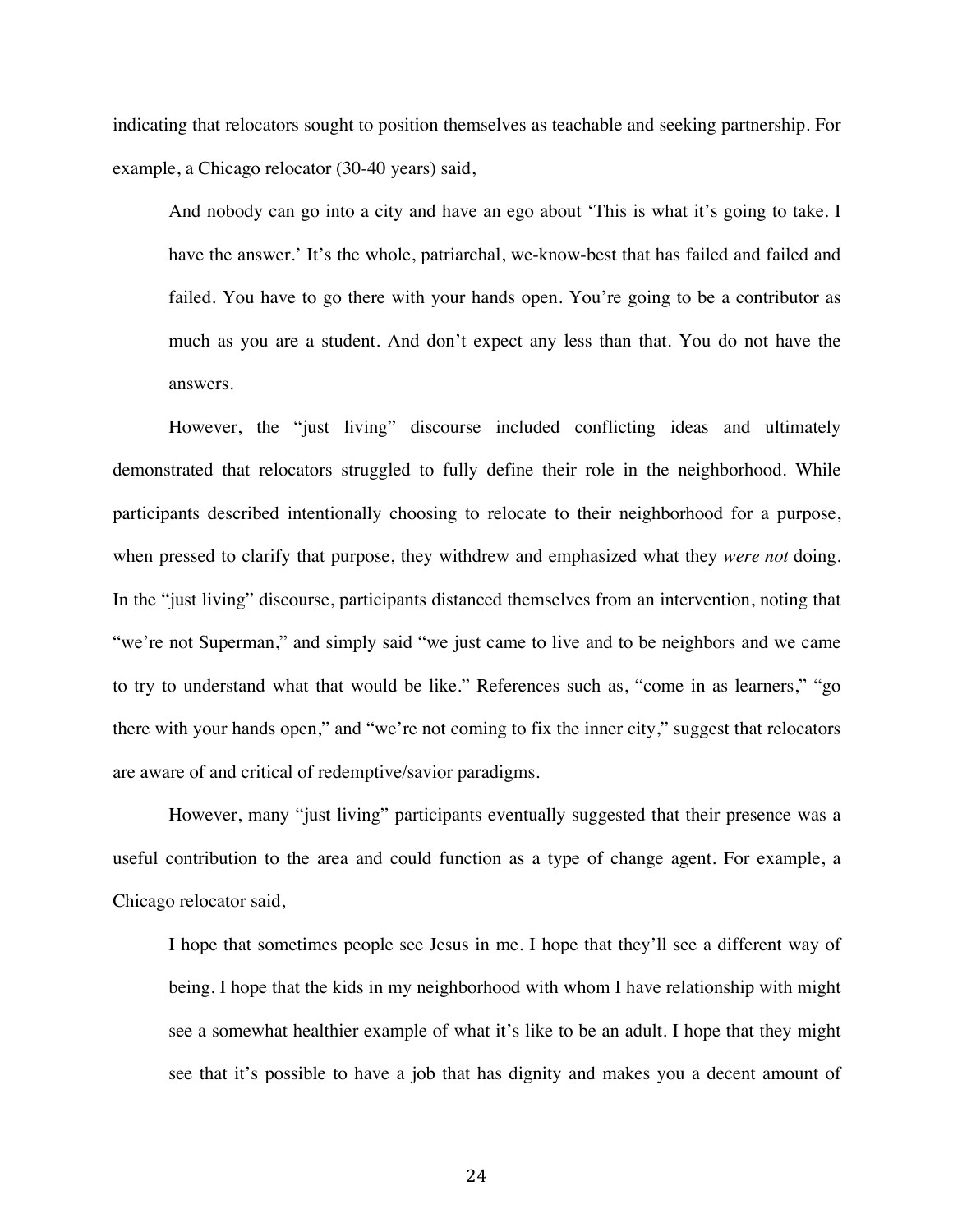money to live on. I hope that they will see that it's possible to not have sex with your boyfriend or girlfriend. I hope will see what its like to treat a girl well. I hope that they will see what it's like to respect somebody who is in authority over you and what its like to be respected by them.

Another Milwaukee participant explained his hopes to change the culture of the neighborhood, saying,

How do we communicate through institutions and networks, how do we make a culture where it's just not ok, it's not normal to stand out on the street and scream at each other, it's not normal to function in certain ways, it's not normal to have marriages fall apart, it's not normal… How do we as a society shape that? And that to me gets to a whole other level of what living here has really done to my thinking in terms of change.

These quotes demonstrate that the "just living" participants perceived themselves as occupying a normative role and implicitly saw themselves as a model for the neighborhood that their presence, in and of itself, was a type of intervention. While participants initially resisted taking a redemptive or modeling role, they later implicitly referenced these roles, as the above quote demonstrates. For example, many participants stated that they saw their neighborhood as a positive place, came to learn from the community, and had no goals to fix or change anything; yet later, the same participants referenced the ways they contribute and help the neighborhood by modeling appropriate behavior and alternative lifestyles. In this contradiction, participants first affirm— and even see their role as to affirm— the neighborhood, yet later imply that the neighborhood is lacking something that they themselves can fulfill. These comments expose an assumed superiority that is embedded in relocation. References to "healthy families moving in" and "seeing Jesus in me" are other ways that relocators first positioned themselves as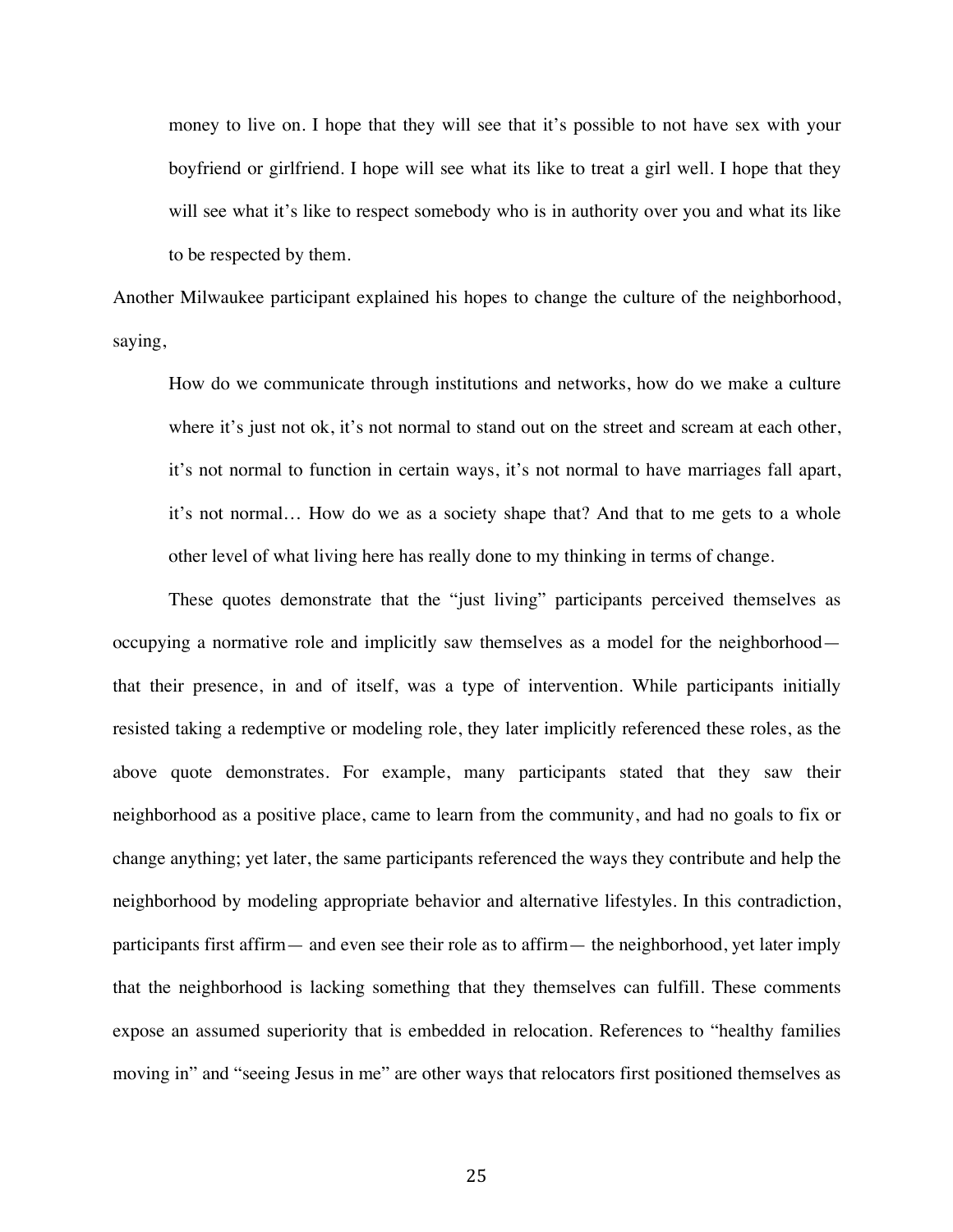allies and partners, and later positioned themselves as models, redeemers, and 'knowers' of what is right and normal. This discursive tandem, (outspoken humility attached to implied superiority), reveals the complexity of how relocators understand their role and access language to describe it, as well as the obscured hegemony that undergirds relocation.

Additionally, relocators' foci on individual responses to structural issues (such as disparities in housing and residential segregation) are another expression of redemptive identification fantasies. Roman (1997) contends that fantasies of redemptive identification allow whiteness to remain unquestioned and in a dominant position, rather than dissect white complicity in racism and dismantle structures of inequality. While participants generally reported a basic awareness of systemic inequity and sought to disrupt those disparities, they all described solving these problems through individual-level activities. Some participants were explicit about this, stating that they did not come to fix educational systems, for example, but rather to simply be neighbors. Generally, participants tended to focus on addressing micro-level behavior norms, rather than alter social structures of inequity. For example, participants hoped to change how residents "stand out on the street and scream at each other" or to demonstrate that "it's possible to have a job that has dignity and makes you a decent amount of money to live on." The persistent focus on individual change not only fails to trouble how norms of middle-class whiteness are positioned as exemplary, but also fails to acknowledge the powerful impact of systems of inequity that are made visible in daily life. The earlier quote "it's possible to have a job that has dignity and makes you a decent amount of money to live on," reveals how the structural forces of economics, racism, and classism that limit formal employment opportunities are overlooked by implying that local residents simply aren't choosing to work. It is unclear if relocators (1) perceive their individual contributions to *be a response* to large scale issues, or (2)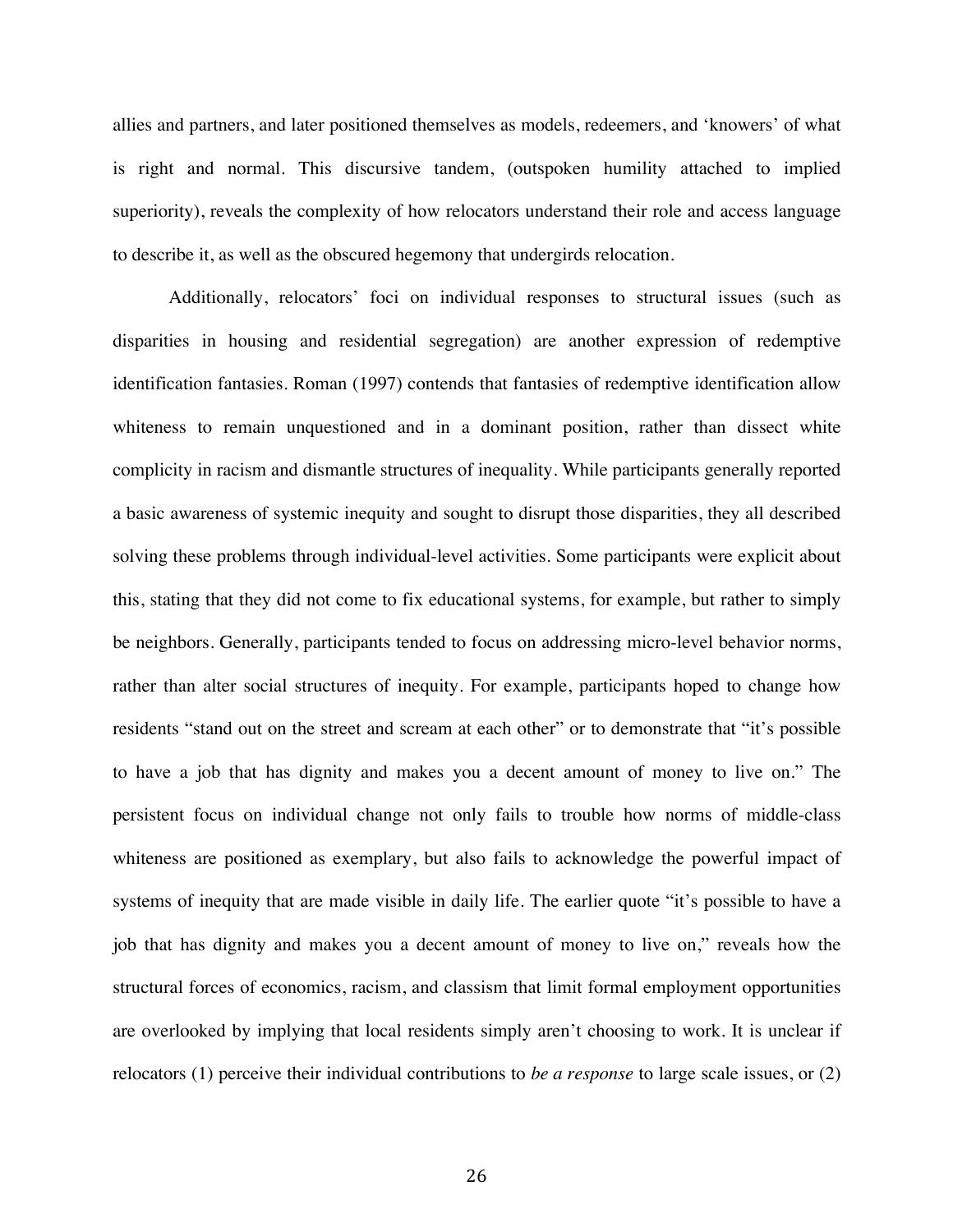see large scale issues as unapproachable or insignificant and engage relocation *because* it is not a large scale movement.

#### Experiences: Risks and Benefits

The final point of similarity among the participants was their experience of relocation as both *a risk/sacrifice* and a *beneficial lifestyle*. Participants described a variety of risks, such as safety issues, child rearing concerns, and unfamiliar or uncomfortable contexts. A Chicago mother explained that she felt concerns before relocation and questioned "And would I feel safe? Would I feel I could raise my kids in this neighborhood in a way that felt good, would I feel like I could take them out and go somewhere?" The positive attributes of relocation varied, and included both material gains as well as value-oriented benefits. For some, this was about a lifestyle of living and working in the same place. One Chicago participant explained, "I love the fact that my family's involved where I work and where I go to church and it all overlaps. The simplicity of that for me, I think that's part of how I'm wired." Others valued the ability to leave the suburbs, living in more diverse setting, access to public transport, work opportunities, and affordability. The Chicago mother explained,

And so we thought coming here, for our family, was a good place. We knew that there was the community of people who have moved in, we knew there was [this] community, that's African American, that [our bi-racial son] would have that experience, and what we can't provide for him, maybe he can have from the community.

In some cases, the risks were also positioned as a benefit. References like "I want my life to be filled with adventures" and "I could tell that there was something God wanted me to see or know" suggest that participants may perceive the danger or risk of relocation to be part of what is important about it. A Milwaukee relocator described his process of coming to terms with the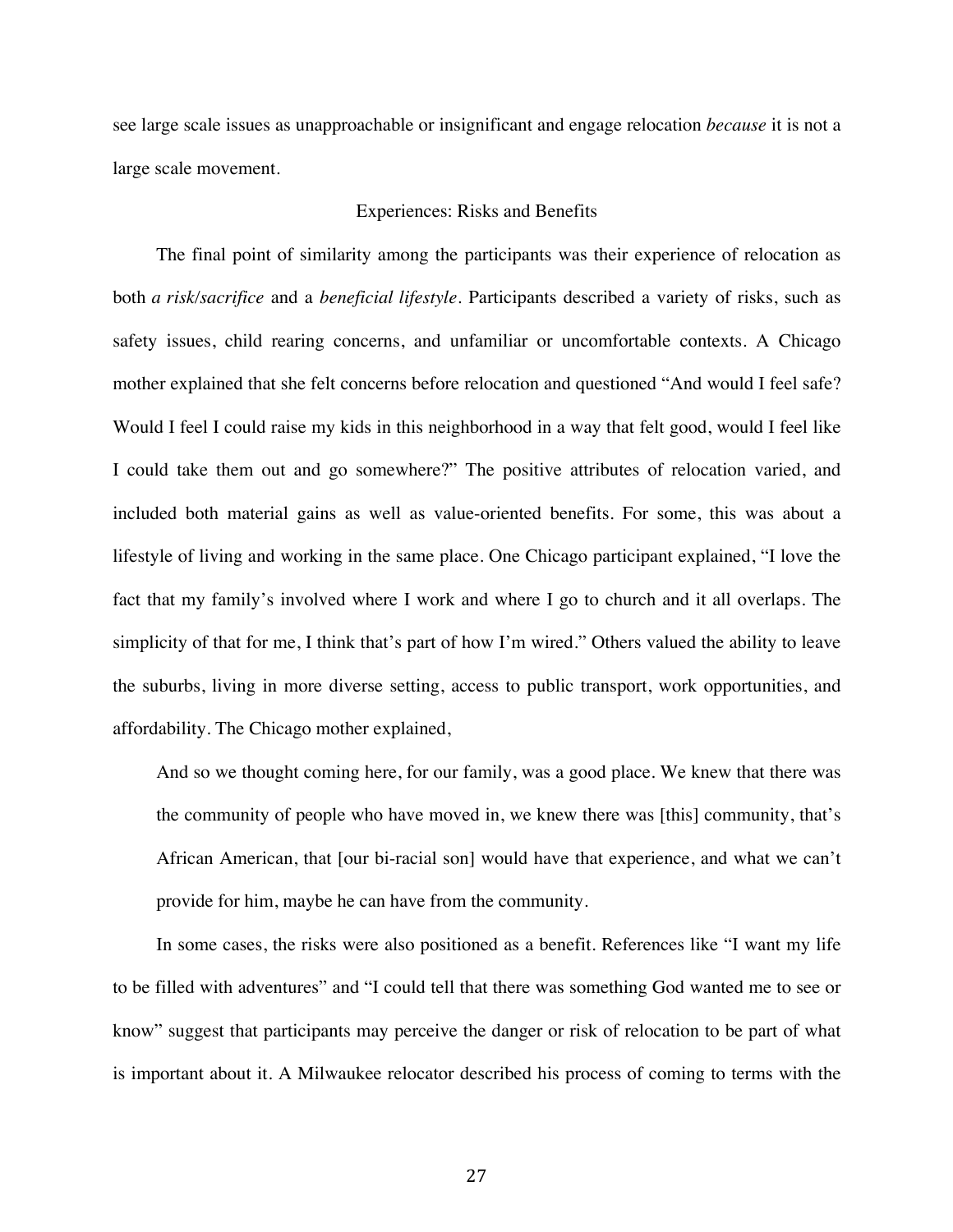risk, "And that was really, a big part of it was confronting our own fears and what are our worries, comforts that we aren't willing to let go of." Some participants related this understanding of risk to their faith, indicating that they felt a conviction to engage in relocation despite the insecurity. Additionally, issues of race/ethnicity were described a both a risk and benefit. For example, some participants eluded to the diversity of their neighborhoods both as cause for concern, as well as something to be celebrated. A Chicago participant voiced,

I knew that I was very interested in African American culture, and I knew that I loved Chicago, and so when the opportunity came to move into this particular neighborhood, it seemed to fit all of those things that I had been thinking.

Participants also drew on objectifying and deficit based language to describe their engagement with race. For example, a Milwaukee participant said, "Yeah, this is the house we're gonna buy, because we can afford it, and if it happens to be in a black neighborhood, so be it. And we're going to contribute the same way we would to any other neighborhood." Similarly, a Chicago participant saw race as something to be overcome, saying,

I guess I'm walking through an African American inner city neighborhood, but it doesn't feel that way when it becomes your neighborhood. You know the people out front aren't black faces, they're neighbors, you know? We might not know them all well, but we've gotten to know them in seven years, we've gotten to know each other and they're safe to me and I'm safe to them.

These quotes show how participants had a contradictory, and at times objectifying, engagement with racial difference, suggesting that they saw diversity as something to be sought after, as something to be survived, as something to be ignored, and/or as something that disappears through relationships.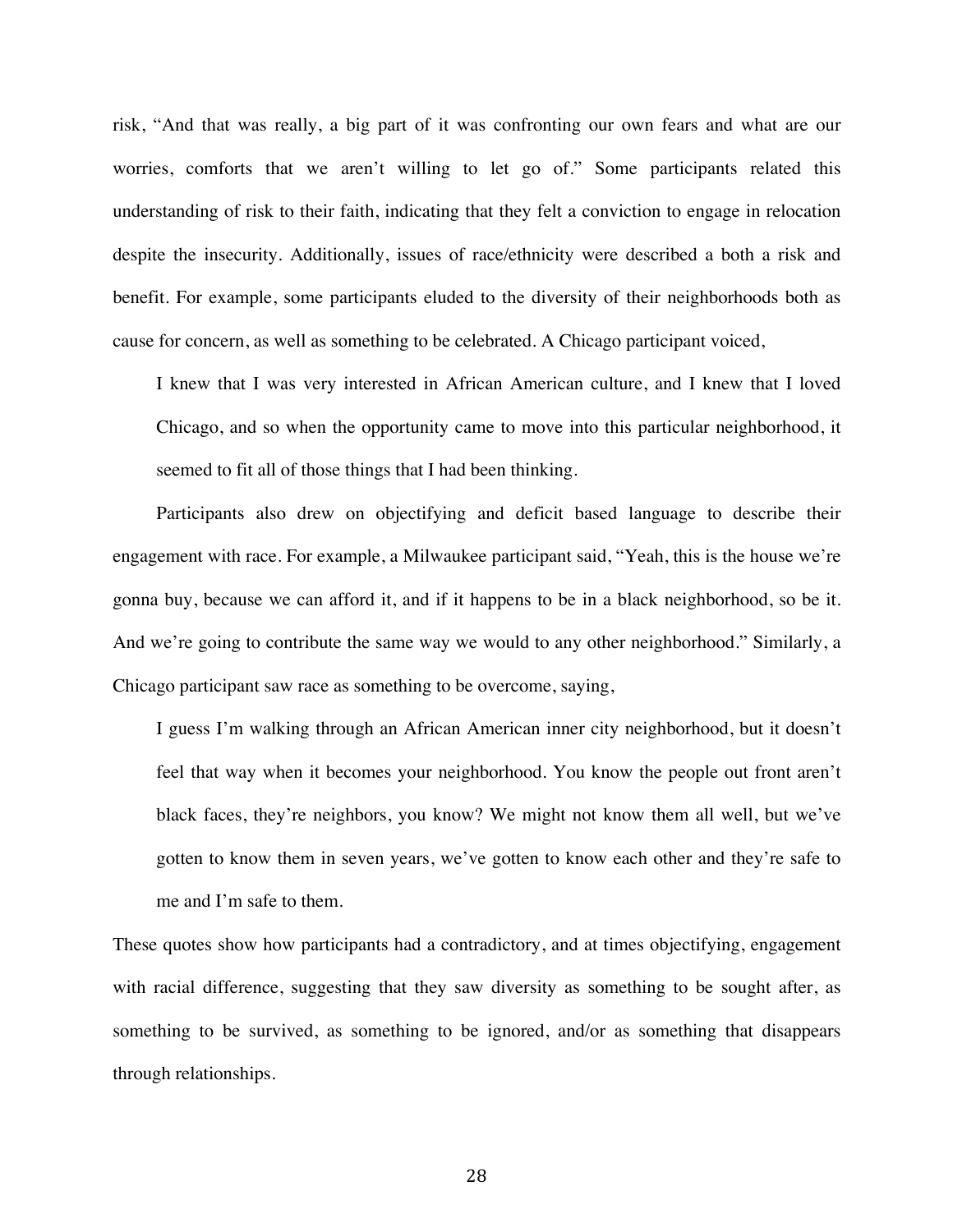The simultaneous expression of risk and benefit is embedded in the belonging discourse and reveals another layer to the fantasies of redemptive identification (Roman 1997). In the previous section, I explained that the belonging discourse includes sharing in the life of the neighborhood, such as economic marginalization or violent incidents. These events are linked to the risks/benefits described by participants and reveal yet another contradictory position in which participants initially state their desire to share in communal experiences, but then distance from those experiences or appropriate them. The cost/benefit relationship that relocators have with their neighborhood manifests as another redemptive positioning: when experiencing a moment of risk, relocators are able to heroically remain, while also reaping the rewards of occupying the neighborhood.

Moreover, these discussions take for granted both the possibility and promise of shared experience. The belonging discourse emphasizes that geographic proximity allows relocators to experience and share in the risks and benefits of the neighborhood, as exemplified in the earlier quote that relocators are "willing to be part of the great things about that neighborhood and the icky things about that neighborhood." Participants offered little description of how this shared identity develops, besides simply being in the same space "to be neighbors." Some participants even described this as the dissolving of racial differences, as demonstrated in the colorblind rhetoric of the earlier quote, "You know the people out front aren't black faces, they're neighbors." Roman's (1997) critique interrogates the ways that whites appropriate experiences of racialized others while simultaneously minimizing the racial differences. The belonging discourse is based on unquestioned assumptions about the shared neighborhood space—that relocators could access and had a right to be in the space, and that the experiences within that space were the same for both residents and relocators—suggesting that relocation may fail to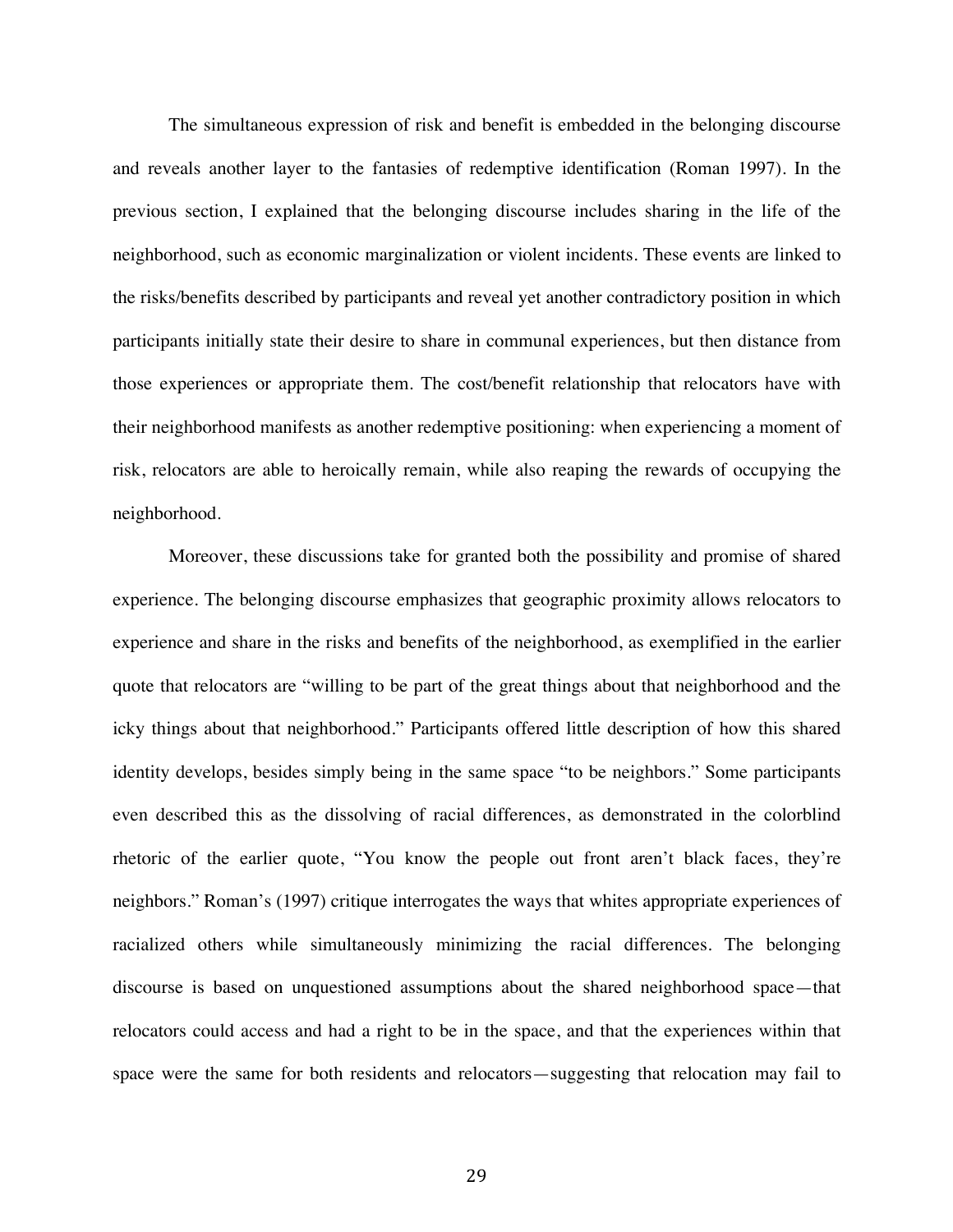give adequate attention to the substantial differences among people, even people who share a geographic proximity. Given the powerful influence of race, ethnicity, wealth, education, and other forms of capital in American society, there are a number of components that may distinguish relocators from local residents. Local residents— who may not have the option to move into another neighborhood; or may have long-term and deep place-attachment to their neighborhood; or may have strong, abiding relationships built over time and experience; or may have a different race, class or religion than relocators— all have particular standpoints in the neighborhood that yield distinct experiences of various events. The belonging discourse overlooks these differences and the power differentials embedded within them, insisting that by moving into the neighborhood, relocators would not only understand the local community, but also have the same experiences. Roman (1997) and other critical race scholars critique claims of shared experiences, noting that white people in particular tend to employ illusions of sameness. While relocators are not necessarily white people in neighborhoods of color, although this is true for the entirety of the sample, the underlying assumptions of relocators (such as unquestioned access to the neighborhood, presumption of inclusion in community, quick identification with community members, and use of themselves as a norming model) demonstrates the need for continued assessment of how race and ethnicity are navigated by relocators. The possibilities of shared experiences and solidarity are likely to be limited by dismissing important differences of race, ethnicity, class, religion, and background.

#### DISCUSSION

The ten relocators in this study understood their faith as a call to personally respond to social injustice by taking residence in economically marginalized neighborhoods. Drawing on a discourse of *belonging*, participants sought to become vested community members through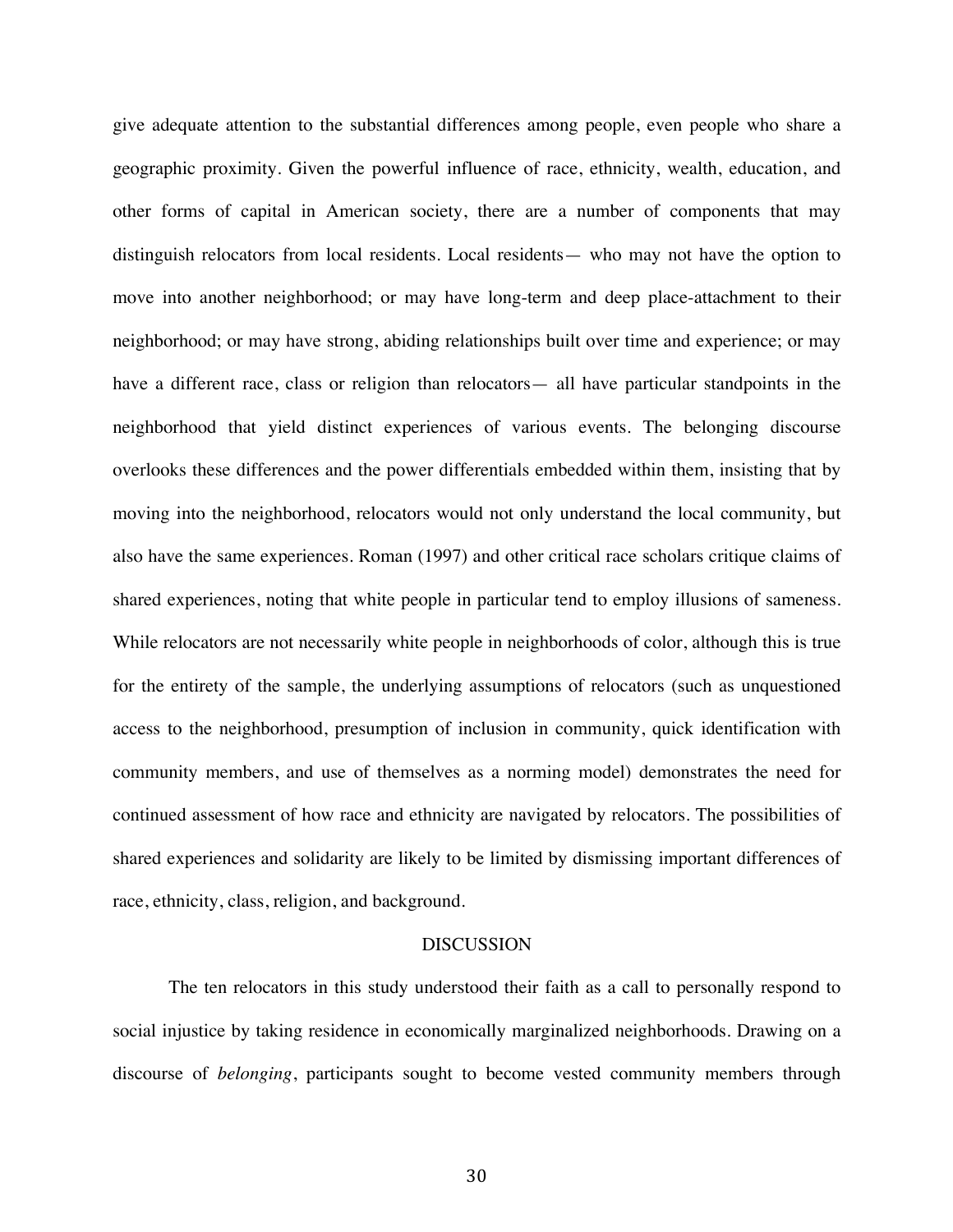shared experiences and neighboring relationships, emphasizing their desire for partnership and mutuality. Simultaneously, however, participants also expressed a contradictory understanding of themselves and the neighborhood, revealing that redemptive identification fantasies (Roman 1997), while renounced explicitly, are embedded in the underlying assumptions of relocation. Roman (1997) suggests that *fantasies of redemptive identification* tend to collapses differences among racial groups in an attempt to create (false) sameness among them, often resulting in the appropriation of others' experiences, an implicit norming, a redemptive and heroic positioning, and an avoidance of systemic complicity. By relying on a narrative of shared experiences through geographic proximity, emphasizing intervention through presence and example, and focusing on individual-level change, participants revealed how deeply fantasies of redemptive identification are embedded in relocation. Moreover, the colorblind rhetoric employed by participants exposes the objectifying and appropriating implications of relocation, an issue that is heightened by the noticeable absence of local residents in the participants' narratives. These findings suggest that despite explicit gestures toward partnership and solidarity, much of relocation operates to (re)center relocators, rather than local residents, as the primary beneficiaries of the method, producing little impact on social inequity.

## Implications for Further Study: Working Definition of Relocation

Additionally while findings suggest common trends among relocators, points of difference and variance also emerged. As stated in the earlier sections, participants had different structures and strategies for belonging, as well as nuanced faith motivations. These points of similarity and difference indicate that relocators may be a diverse group without a shared language to describe their objectives. While the CCDA provides leadership, training, and terminology to describe their work, this sample did not consistently reflect the CCDA philosophy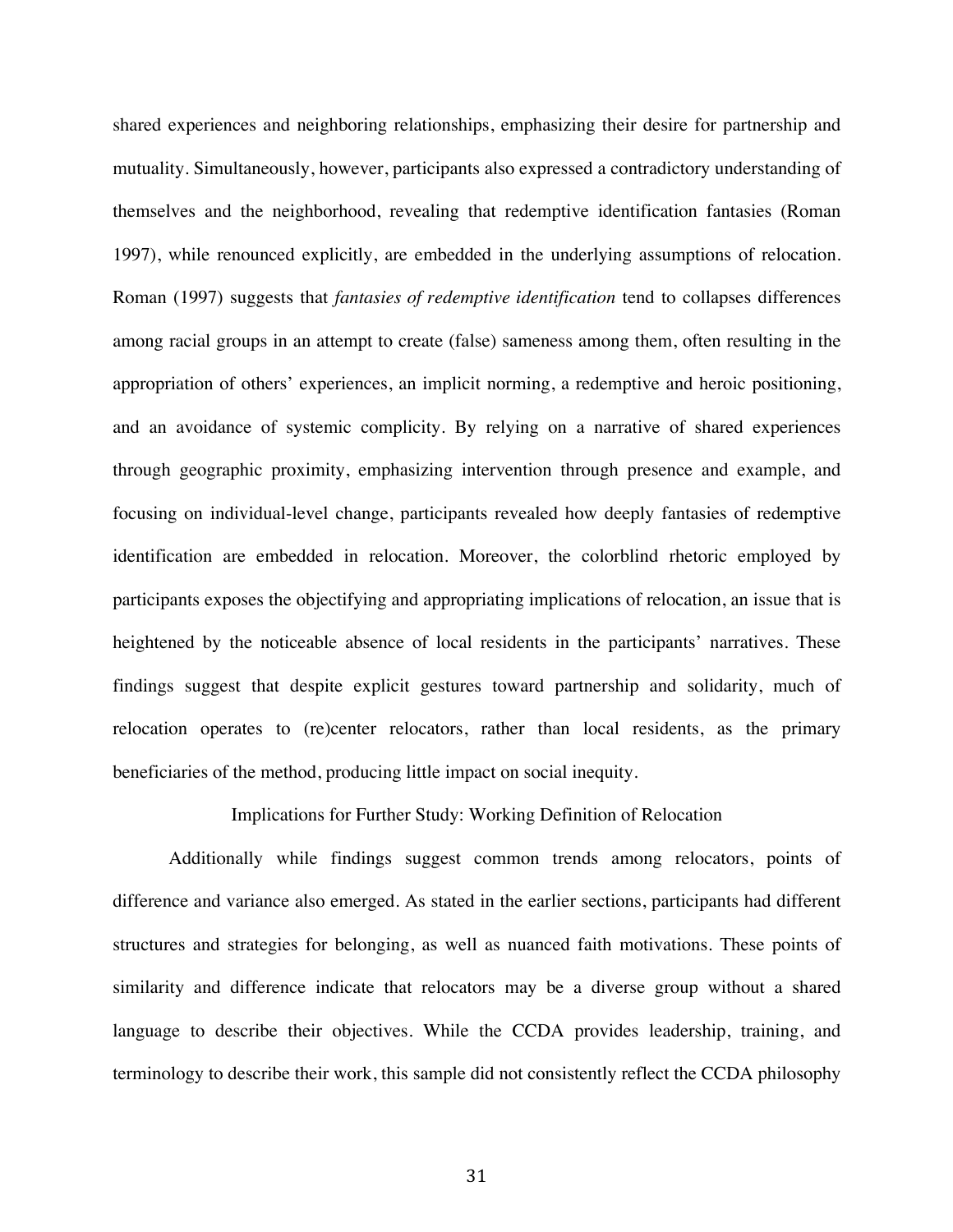and language. Indeed, not all of the participants used the terms *relocation* or *relocator* to describe themselves. A clear definition of relocation would help distinguish the population from other population trends, such as re-urbanized evangelicals (Bielo 2007), non-religious relocators, and gentrifiers. Drawing on the results of this study, I propose a new definition of relocation. I suggest that relocators must self-identify with the following: (1) *an intentional move to an economically marginalized neighborhood for altruistic reasons,* (2) *a faith conviction that compels this move, and* (3) *the goal of belonging to and partnering with the local community.*  This definition incorporates the primary points of commonality among this sample of relocators and enables future research to distinguish relocators from other similar populations. First, this definition emphasizes an altruistic choice, distinguishing relocators from individuals who live in the area out of economic necessity or individuals who purchase low-valued property for investment purposes. Secondly, relocators are identified by a religious conviction to personally respond to issue of social injustice, distinguishing the population from nonreligious individuals. Finally, this definition also notes that relocators seek community engagement in the form of partnership and belonging, distinguishing them from individuals who do not pursue relationships with neighbors or who seek non-relational forms of community development. The three-fold emphases of relocation—geography, faith, and community—reiterate the unique approach of relocation as a lifestyle and a method of social justice.

# Implications for Further Study: Possible Research Questions

Future research on this topic should consider the following questions: What are the demographics of a typical relocator? Are non-white individuals engaged in relocation, and how do their motivations, goals, and experiences differ from this sample? How do the motivations, goals, and experiences of relocators vary by religious formation and background, and how does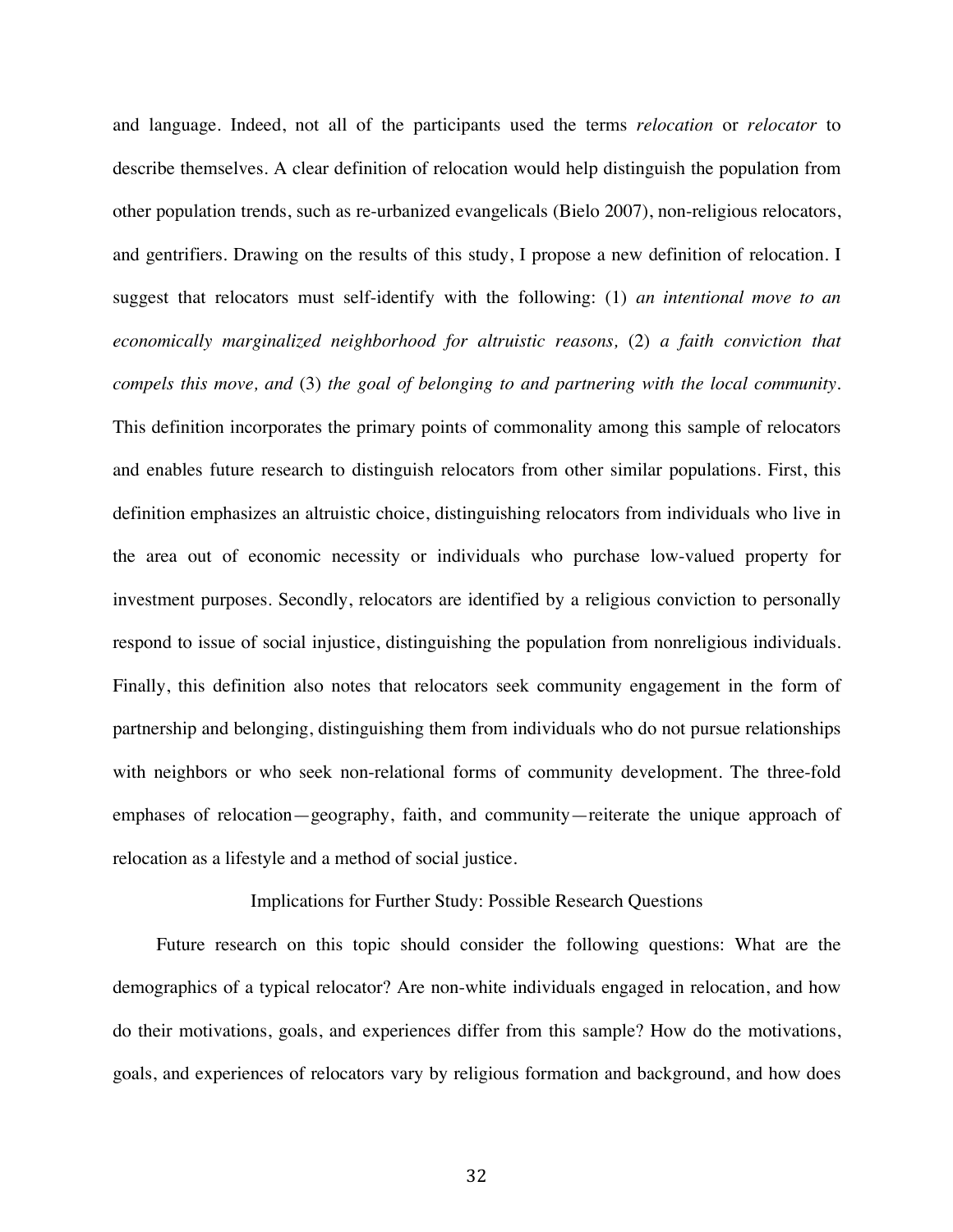the changing landscape of religion in America interact with and influence with relocation? What are the material and economic impacts of relocation? Furthermore, given that virtually no research has examined this phenomenon from the perspectives of local residents who encounter and receive relocators, it is critical that future studies center the experience of long-term residents, asking questions such as: How is relocation perceived by local residents? What are the lived, everyday experiences of living near relocators? What interactions occur between relocators and residents, when and where do those occur, and how are issues of difference or contention navigated?

## Strengths and Limitations

This qualitative project presents new and in-depth findings of the practice of relocation, a central, yet understudied, phenomenon in the doctrine and practice of Christian Community Development. As an exploratory project, this study provides an introduction to the population and possible research topics for further study. Additionally, this study considers relocation from an explicitly critical lens in order to examine implications of the practice.

Due to the limited sample size, this study does not provide a representative analysis of relocators as a group or relocation as a phenomenon. As such, it should not be read as generalizable. Additionally, these data are seven years old and new studies may provide further nuance to the findings. Moreover, alternative theoretical frameworks may produce different results and conclusions.

Finally, it is important to note that this study has focused on describing and critiquing relocation, rather than assessing the approach for possibilities and strength. Relocation has a variety of unique components that distinguish it from other techniques of community development and it may have much to offer to academic and public communities, such as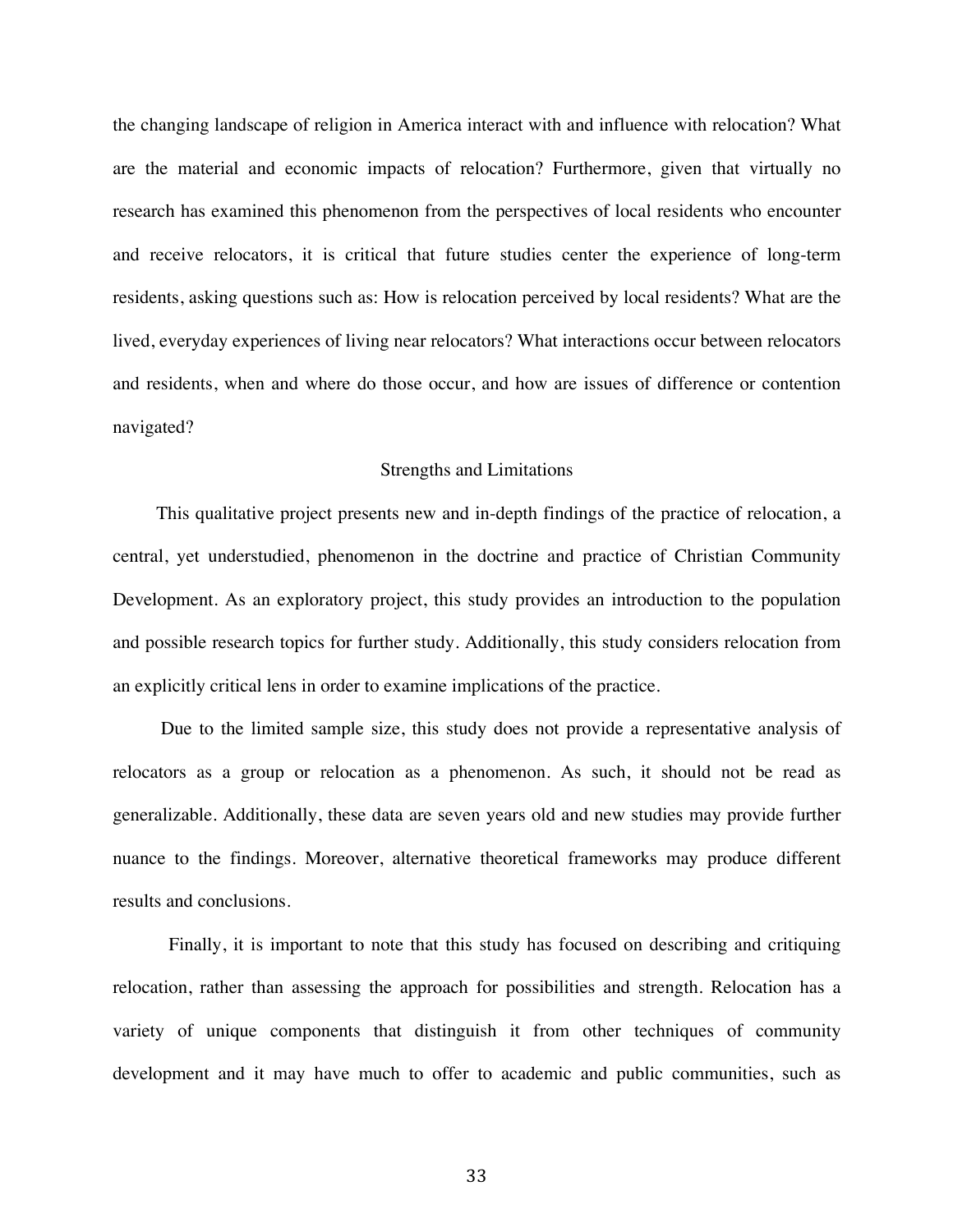avenues for solidarity, allyship, and meaningful partnership. A great amount of thoughtfulness, lifestyle change, and prayer has gone into the work of relocation, and I do not intend to dismiss that. Rather, I have sought to provide an initial review of this population, identify critiques, and provide direction for future studies.

#### Conclusions

This study has sought to unearth and interrogate how well meaning practices of community development can serve to further oppress marginalized populations. Seeking to disrupt concentrated poverty and residential segregation, white relocators positioned themselves in roles of redemptive identification, fantasizing that racial difference can be overcome by geographic proximity. I contend that these maneuvers minimized the reality of structural oppression and limited what possibilities might exist for micro-level solidarity and partnership. In a society profoundly marked by race-based disparities and experiencing widespread gentrification, examining the assumptions that undergird relocation is an important step toward social justice. Moving forward, my hope is that scholars and practitioners are better equipped to interrogate development projects and seek avenues for change that account for systemic oppression and internalized superiority.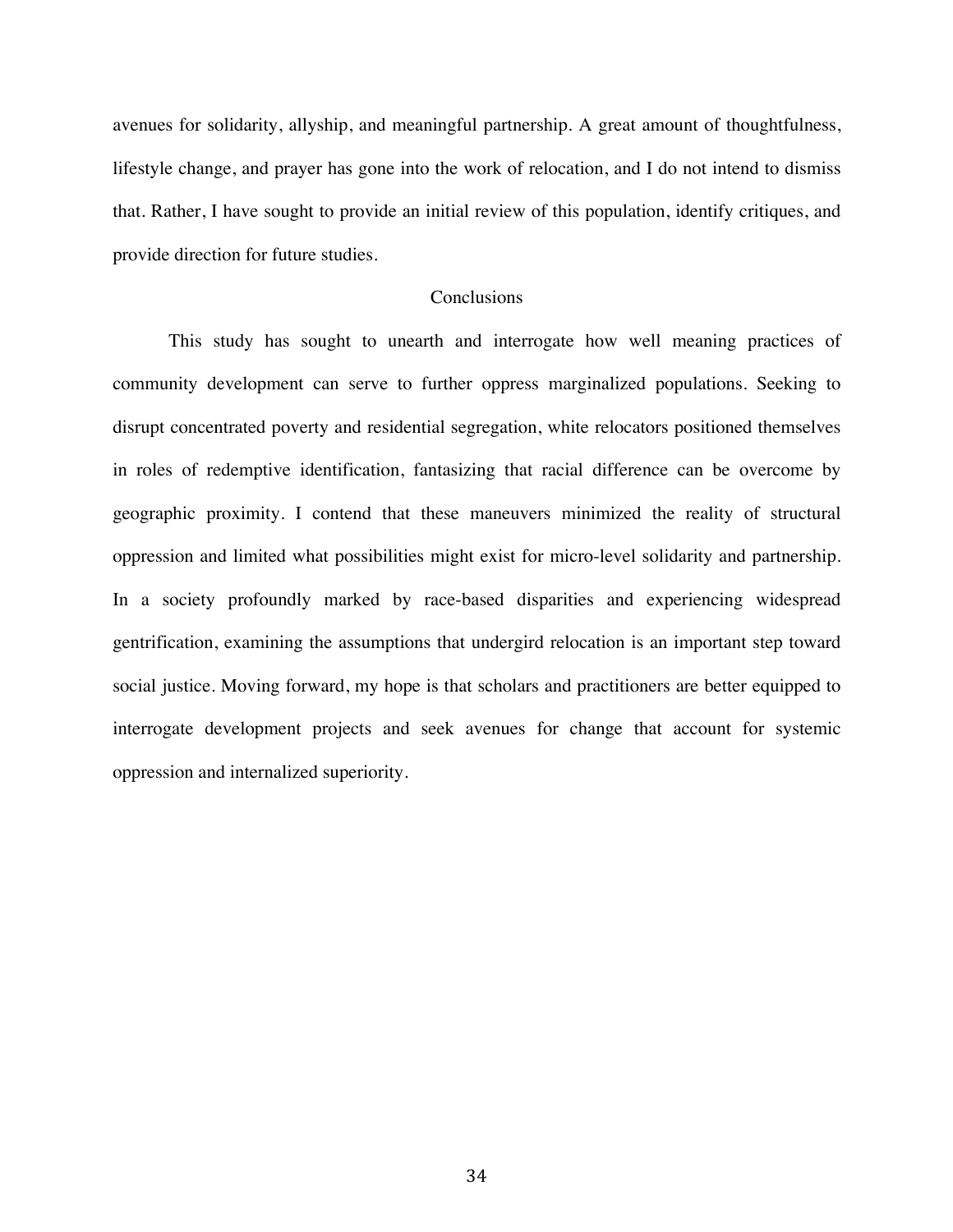#### REFERENCES

- Adkins, Julie, Laurie Occhipinti, and Tara Hefferan, eds. 2010. *Not By Faith Alone: Social Services, social Justice, and Faith-Based Organizations in the United States.* Lanham, MD: Lexington Books.
- Bakke, Ray. 1987. *The Urban Christian: Effective Ministry in Today's Urban World.* Downers Grove, IL: InterVarsity Press.
- Barnes, Sandra L. 2004. "Priestly and Prophetic Influences on Black Church Social Services." *Social Problems* 51(2):202–21.
- Beaman, Lori G. 2003. "The Myth of Pluralism, Diversity, and Vigor: The Constitutional Privilege of Protestantism in the United States and Canada." *Journal for the Scientific Study of Religion.* 43(4):311-25.

Bernard, H. Russell. 2011. *Research Methods in Anthropology: Qualitative and Quantitative Approaches (5th Edition).* Altamira Press.

- Beyerlein, Kraig, and John R. Hipp. 2006. "From Pews to Participation: the Effect of Congregation Activity and Context on Bridging Civic Engagement." *Social Problems* 53(1):97-117.
- Bielo, James S. 2011. "City of Man, City of God: The Re-Urbanization of American Evangelicals." *City & Society* 23:2-23.
- Blumenfeld, Warren J. 2006. "Christian Privilege and The Promotion 0f "Secular" and Not-So "Secular" Mainline Christianity in Public Schooling and in the Larger Society." *Equity & Excellence in Education* 39(3):195-210.
- Bonilla-Silva, Eduardo. 2006. *Racism Without Racists: Color-Blind Racism and the Persistance of Racial Inequality in the United States.* Lanham, MD: Roman & Littlefield Publishers, Inc.
- Borland, Katherine. 1991. "'That's Not What I Said': Interpretive Conflict in Oral Narrative Research." Pp. 63-75 in *Women's Words: The Feminist Practice of Oral History* edited by S.B. Gluck and D. Patai. New York: Routledge.
- Castellanos, Noel. 2015. *Where the Cross Meets the Street: What Happens to the Neighborhood When God is at the Center.* Downers Grove, IL: IVP Books.
- Cavendish, James C. 2000. "Church-Based Community Activism: a Comparison of Black and White Catholic Congregations." *Journal for the Scientific Study of Religion* 39(1):64–77.
- Chaves, Mark. 1999. "Religious Congregations and Welfare Reform: Who Will Take Advantage of 'Charitable Choice'?" *American Sociological Review* 64(6):836–46.
- Chaves, Mark, and Lynn M. Higgins. 1992. "Comparing the Community Involvement of Black and White Congregations." *Journal for the Scientific Study of Religion* 31(4):425-40.
- Christian Community Development Association (CCDA). 2016. *About.* Retrieved January 19, 2016 at https://www.ccda.org/about.
- -----. 2016. *Events.* Retrieved January 19, 2016 at http://www.ccda.org/events.
- -----. 2016. *Get Involved.* Retrieved January 19, 2016 at http://www.ccda.org/get-involved.
- -----. 2016. *Relocation.* Retrieved January 19, 2016 at http://www.ccda.org/about/ccdphilosophy/relocation.
- Collins, Patricia Hill. 2000. *Black Feminist Thought: Knowledge, Consciousness, and the Politics of Empowerment.* New York, Routledge.
- Crenshaw, Kimberle. 1991. "Mapping the Margins: Intersectionality, Identity Politics, and Violence against Women of Color." *Stanford Law Review,* 43(6): 1241-299.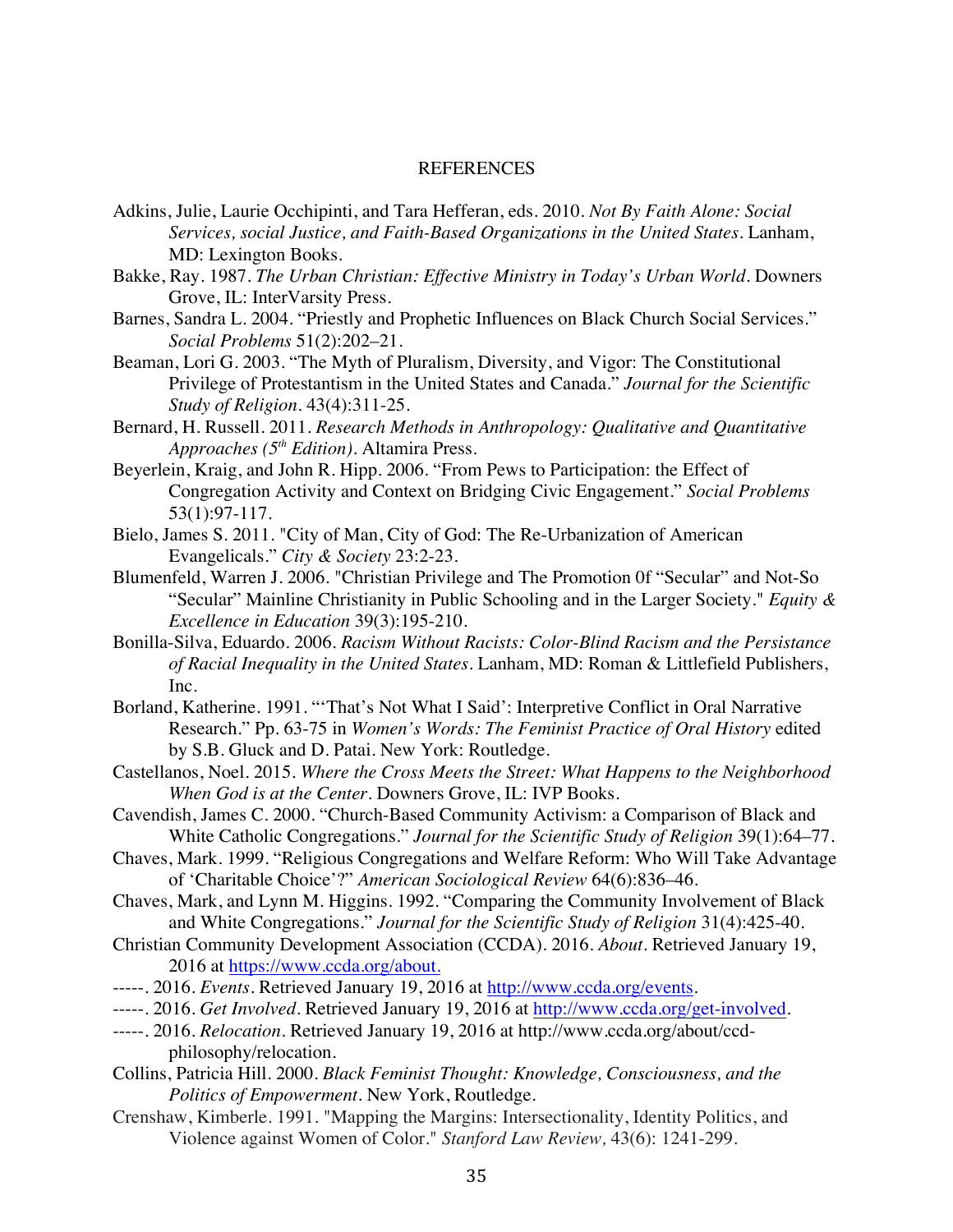- Cummings, Gabriel and Carla Norwood. 2012. "The Community Voice Method: Using Participatory Research and Filmmaking to Foster Dialog About Changing Landscapes." *Urban Planning* 105:434-44.
- Delgado, Richard and Jean Stefancic. 2012. *Critical Race Theory*. New York: New York University Press.
- Du Bois, W. E. B. 1899. *The Philadelphia Negro: A Social Study*. Philadelphia: University of Pennsylvania.
- Elliott, Barbara J. 2004. *Street Saints: Renewing America's Cities.* West Conshocken, PA: Templeton Foundation Press.
- Essenburg, Timothy. 2000. "Urban Community Development: An Examination of the Perkins Model." *Review of Social Economy* 58(2): 197-223.
- Fernando, Rukshan. 2006. "The Core Values of Christian Community Development as Reflected in the Writings of the Apostle Paul." *Social Work & Christianity* 33(4): 355-373
- Fine, Michelle. 1994. "Dis-stance and other stances: Negotiations of Power Inside Feminist Research." Pp. 13-31 in *Power and Methods: Political Activism and Educational Research*, edited by A. Gitlin. New York: Routledge.
- Fitzgerald, Scott T. 2009. "Cooperative Collective Action: Framing Faith-Based Community Development." *Mobilization* 14(2):181-98.
- Frankenberg, Ruth. 1993. *White Women, Race Matters: The Social Construction of Whiteness.*  Minneapolis: University of Minnesota Press.
- Fraser, James C, and Edward Kick. 2005. "Understanding Community Building in Urban America." *Journal of Poverty* 9(1):23-43.
- Gordon, Wayne. 2010. *Who is My Neighbor?* Grand Rapids, MI: Baker Books.
- Gordon, Wayne, and John M. Perkins. 1995. *Real Hope for Chicago: The Incredible Story of How the Gospel is Transforming a Chicago Neighborhood.* Grand Rapids: Zondervan.
- Gordon, Wayne and John M. Perkins. 2013. *Making Neighborhoods Whole: A Handbook for Christian Community Development.* Downers Grove, IL: InterVarsity Press.
- Hankins, Katherine and Andy Walter. 2012. "'Gentrification with Justice': An Urban Ministry Collective and the Practice of Place-Making in Atlanta's Inner-City Neighbourhoods." *Urban Studies* 49(7):1507-526.
- Kemper, Robert V., and Julie Adkins. 2005. "The World as it Should Be: Faith-Based Community Development in America." Pp. 71-100 in *Community Building in the Twenty-First Century*, edited by S. Hyland. Santa Fe, NM: School of American Research Press.
- Lees, Loretta, Tom Slater, and Elvin Wyly. 2008. *Gentrification*. New York: Routledge.
- Lepofsky, Jonathan, and James C. Fraser. 2003. "Building Community Citizens: Claiming the Right to Place-Making in the City." *Urban Studies* 40(1):127-42.
- Lichter, Daniel T., Domenico Parisi, and Michael C. Taquino. 2012. "The Geogrpahy of Eclusion: Race, Segregation, and Concentrated Poverty." *Social Problems* 59: 354-88.
- Lipsitz, George. 2006. *The Possessive Investment In Whiteness*. Philadelphia, Pa. ,Chesham: Temple University Press.
- Lupton, Robert. 1989. *Theirs is the Kingdom: Celebrating the Gospel in Urban America.* New York: HarperCollins.
- Lupton, Robert. 1993. *Return Flight: Community Development through Reneighboring Our Cities."* Atlanta, GA: FSC Ministries.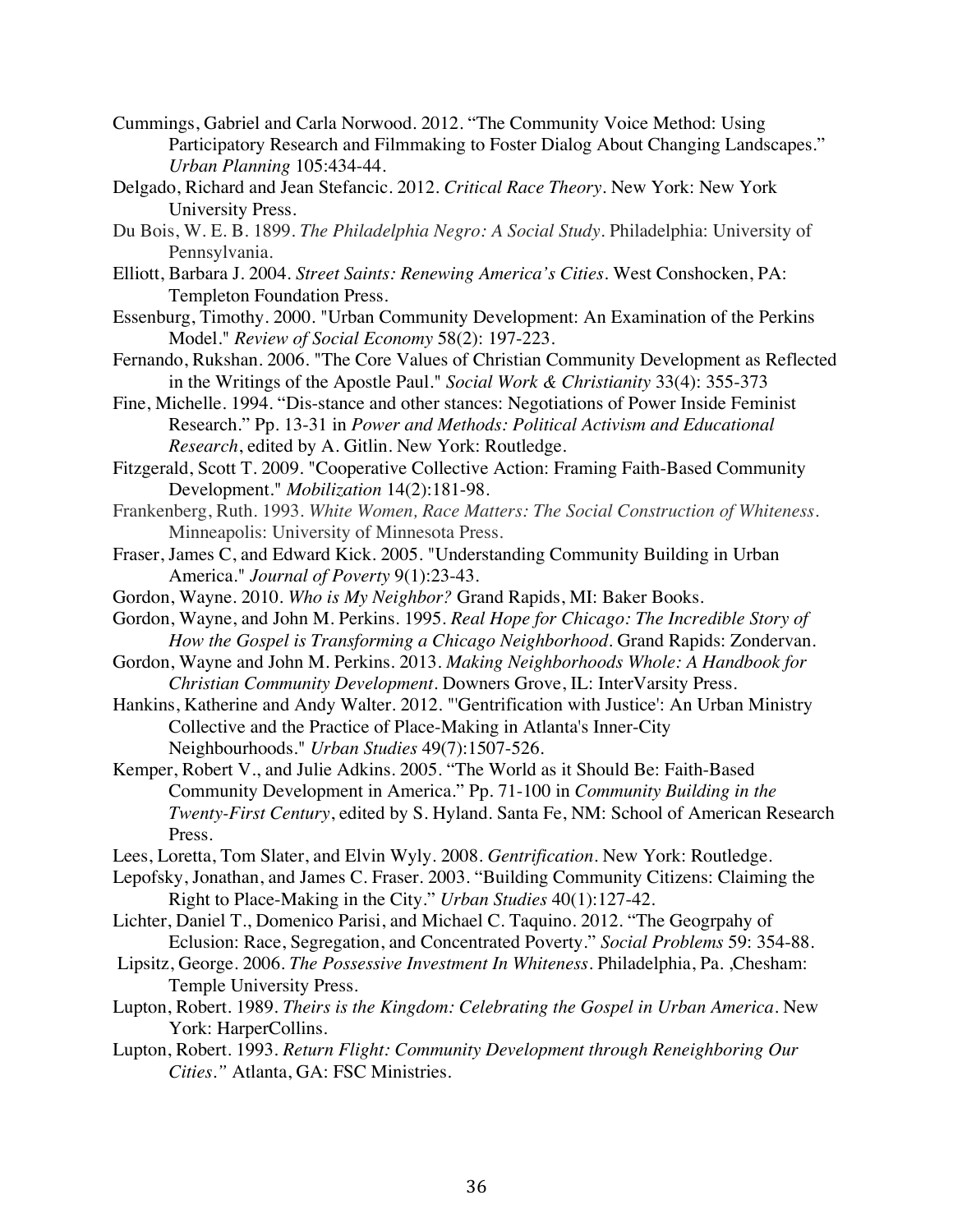- Lupton, Robert. 2005. *Renewing the City: Reflections on Community Development and Urban Renewal.* Downers Grove, IL: InterVarsity Press.
- Lupton, Robert. 2012. *Toxic Charity: How Churches and Charities Hurt Those They Help and How to Reverse It.* New York: HarperCollins.
- Marsh, Charles. 2005. *The Beloved Community.* New York: Basic Books.
- Massey, Douglas S., and Nancy A. Denton. 1993. *American Apartheid: Segregation and the Making of the Underclass.* Cambridge, MA: Harvard University Press.
- Massey, Douglas S., Jonathan Rothwell, and Thurston Domina. 2009. "The Changing Bases of Segregation in the United States." *The Annals of the American Academy of Political and Social Science* 626(1):74-90.
- Park, Jerry Z., and Christian Smith. 2000. "'To Whom Much Has Been Given...': Religious Capital and Community Voluntarism Among Churchgoing Protestants." *Journal for the Scientific Study of Religion* 39(3):272-86.
- Perkins, John M. 1993. *Beyond Charity: The Call to Christian Community Development.* Grand Rapids, MI: Baker Books.
- ----- 1995. *Restoring At-Risk Communities: Doing It Together and Doing It Right.* Grand Rapids, MI: Baker Books.
- Perkins, John M, Thomas A. Tarrants, and David Wimbish. 1994. *He's My Brother: Former Racial Foes Offer Strategy for Reconciliation.* Ada, MI: Baker Publishing Group.
- Pizzi, Allison. 2006. "When it Rains in Lawndale: A Point of View Reflection on the Concept of Relocation." *Social Work & Christianity* 33(4): 394-400.
- Roman, Leslie G. 1997. "Denying (White) Racial Privilege: Redemption Discourses and The Uses of Fantasy." Pp. 270-282 in *Off White: Readings on Race, Power, and Society,*  edited by M. Fine, L. Weis, L. C. Powell, and L. M. Wong. New York: Routledge.
- Rosenbaum, Emily. 1996. "Racial/Ethnic Differences in Home Ownership and Housing Quality, 1991." *Social Problems, 43(4):403-26.*
- Ross, S., & Turner, M. 2005. "Housing Discrimination in Metropolitan America: Explaining Changes between 1989 and 2000." *Social Problems, 52*(2):152-180.
- Saldaña, Johnny. 2009. *The Coding Manual for Qualitative Researchers.* London: Sage.
- Sider, Ronald J., John M. Perkins, Wayne L. Gordon, and F. Albert Tizon. 2008. *Linking Arms and Linking Lives: How Urban-Suburban Partnerships Can Transform Communities.* Grand Rapids, MI: Baker Books.
- Slade, Peter, Charles Marsh, and Peter Goodwin Hetzel. 2013. *Mobilizing for the Common Good: The Lived Theology of John M. Perkins.* Jackson, MI: University Press of Mississippi.
- Smith, Linda Tuhiwai. 1999. *Decolonizing Methodologies: Research and Indigenous Peoples*. London: Zed Books.
- Smith, Neil. 1996. *The New Urban Frontier: Gentrification and the Revanchist City.* NY: Routledge.
- Tan, Allison. 2009. "Community Development Theory and Practice: Bridging the Divide Between 'Micro'and 'Macro'levels of Social Work." *North American Association of Christians in Social Work. Indianapolis, IN.*
- Wilson, William Julius. 1987. *The Truly Disadvantaged: The Inner City, The Underclass, and Public Policy.* Chiacgo: University of Chicago Press.
- ------. 1996. *When Work Disappears: The World of the New Urban Poor.* New York: Alfred A. Knopf.